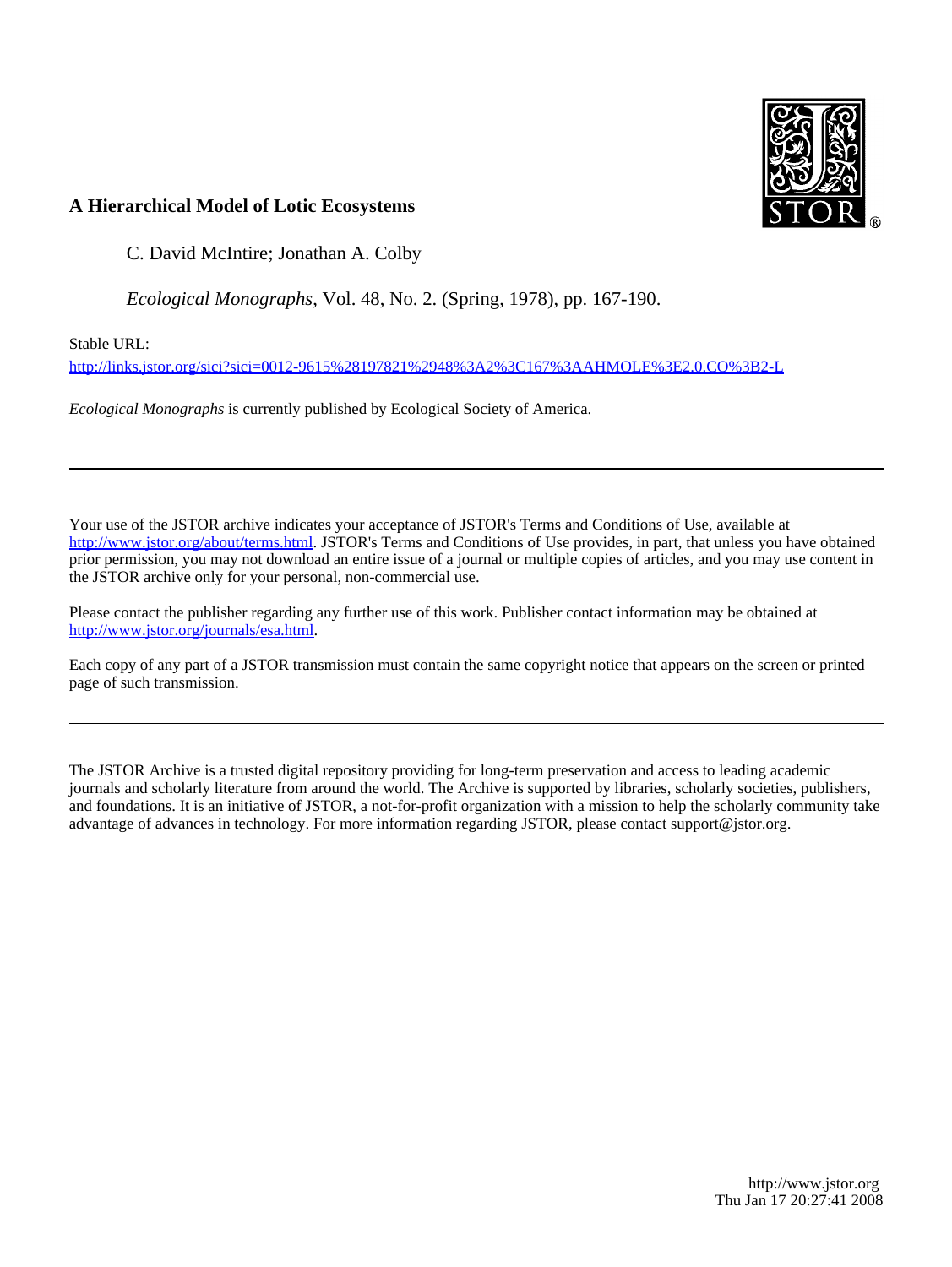# A HIERARCHICAL MODEL OF LOTIC ECOSYSTEMS<sup>1</sup>

C. DAVID MCINTIRE AND JONATHAN A. COLBY Department of Botany and Plant Pathology, Oregon State University, Corvallis, Oregon 97331 USA

Abstract. This paper presents the structure and properties of a total stream model that simulates the dynamics of small, flowing-water ecosystems in the northwestern United States. Conceptually, the model is hierarchically structured, consisting of 7 basic processes: periphyton dynamics, grazing, shredding, collecting, invertebrate predation, vertebrate predation, and detrital conditioning. These processes are subprocesses of 3 echelons of higher level processes: detritivory; herbivory; primary consumption: predation: and the total ecosystem. The model has 14 state variables in the 7 basic processes, and is conceptualized in discrete time with a basic time step corresponding to 1 day.

Behavior of the stream model relative to different schedules of energy inputs and to the practice of clear-cut logging was investigated and related to contemporary theory of lotic ecosystems. In general, model behavior indicated that the regulation of biological processes in streams is complex, the mechanisms of which vary seasonally and from process to process. If a process is regulated by food supply, its annual production tends to increase as predation increases, while mean biomass may or may not be affected appreciably. In contrast, an increase in predation tends to decrease both mean biomass and annual production in processes regulated primarily by predation and such life history phenomena as insect emergence. The stream model provided the stimulus that led to a mathematical expression for the rate of production at the level of the entire ecosystem, and model behavior suggests that this rate tends to remain constant along a continuum from small, first-order streams with no tributaries to larger rivers which eventually drain into the sea.

Key words: Collecting; detrital processes; ecosystem; grazing; lotic processes; mathematical model; Oregon; periphyton processes; predation; shredding; streams.

#### **INTRODUCTION**

#### Overview and objectives

Within the past 2 decades, research activity in the field of stream ecology has gradually expanded from pollution-oriented projects to programs with more fundamental objectives, namely the development of a general theory of lotic ecosystems. Basic research related to flowing water ecosystems has been concerned with both community structure (e.g., Patrick 1967, 1968; Patrick et al. 1967; McIntire 1968a) and trophic ecology (e.g., Odum 1957; Warren et al. 1964), and research approaches have varied from experiments in laboratory streams to the collection of experimental and observational data in the field. An overview of lotic ecology in considerable detail is now available to interested readers in 2 recent books (Hynes 1970; Whitton 1975).

This paper presents the structure and properties of a total stream model that simulates the dynamics of small flowing-water ecosystems in the northwestern United States. Model structure is based primarily on current concepts of functional groups in stream ecology (McIntire 1968b, 1973; Cummins 1974) and on the ecosystem modeling approach in the Coniferous Forest Biome, U.S. International Biological Program (IBP) (Overton 1975). Update and forcing functions as well as parameter estimates, for the most part, were derived from experimental or observational data found in the literature or data made available through the

<sup>1</sup> Manuscript received 10 January 1977; accepted 16 September 1977.

courtesy of an interdisciplinary group of stream ecologists from Oregon State University, Idaho State University, Michigan State University, and the Stroud Water Research Center.

The preliminary results of our initial attempt to develop a total stream model were reported at the 19th Congress of the International Association of Limnology in 1974 (McIntire et al. 1975). At that time, we concluded that the stream model (1) provided the opportunity to synthesize the results of numerous field and laboratory studies of lotic processes: (2) stimulated the evaluation of the existing data base; (3) helped establish priorities for future research; and (4) examined the compatibility of selected sets of process measurements. During the past 2 yr, we have altered the structure of the model and improved the representation of certain hydrologic and biological processes. Furthermore, the behavior of the model in relationship to different schedules of energy inputs (i.e., light energy and allochthonous organic matter) has been investigated and related to some theoretical concepts of lotic ecosystems. Before presenting the details of the current version of the stream model, we further elaborate our goal and objectives.

Broadly stated, our goal of building a stream model is to increase understanding of the behavior of fundamental biological processes in lotic ecosystems and to generate meaningful hypotheses related to lotic dynamics at relatively coarse levels of resolution, *i.e.*, the ecosystem and some of its subsystems. This goal is consistent with the critical evaluation of some of the current theory of lotic ecosystems and, if realized, can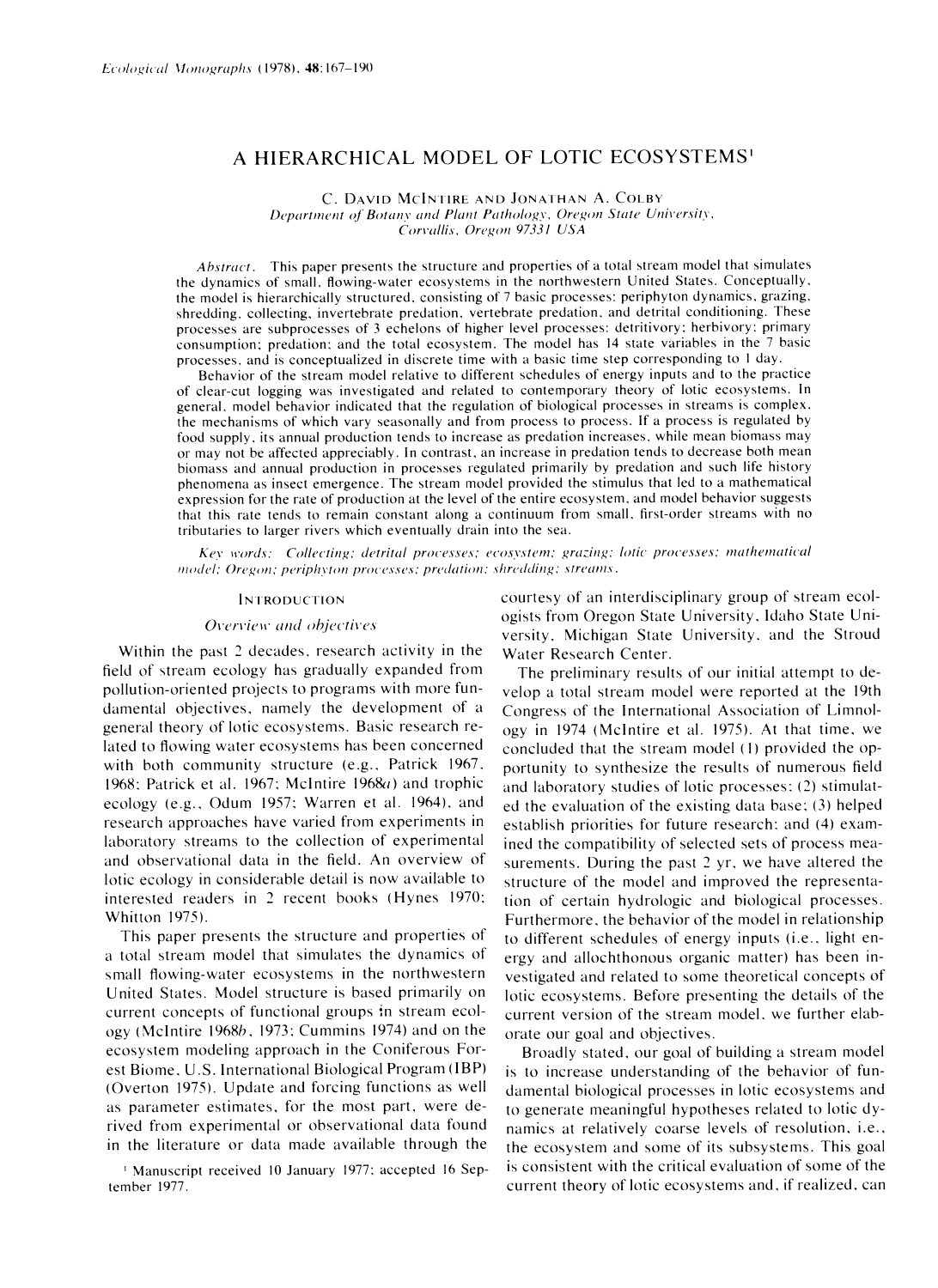*contribute to theory by providing a hypothetical view of such systems from an integrated perspective. Our goal is being realized through fulfillment of a series of specific objectives during the 2 phases of model development: model building, and the investigation of model properties. A series of specific objectives have been identified to help provide answers to the following questions:* 

- *1) What stream processes are relevant to concepts associated with current theory of lotic dynamics?*
- *2) Have we considered all classes of biological processes necessary to manifest lotic dynamics observed under the broad range of environmental conditions encountered in the "real world"? In other words, do we really have a general theory of lotic ecosystems?*
- **3)** *What are the resolution levels of relevant processes necessary for adequate representation of the behavior of lotic ecosystems relative to specific environmental problems and management strategies?*
- *4) Are such stream processes as collecting, shredding, and grazing controlled by the physical environment, food resources, predation, or by behavioral adaptations at the population level?*
- *5) Are estimates of process rates obtained in the field or laboratory compatible?*
- *6) How do changes in system inputs affect the relative importance of biological processes in streams? In particular, how are stream dynamics affected by changes in energy inputs and properties of the physical environment?*

*Here, we deal with a subset of specific objectives that relate primarily to questions 1, 4, and 6, although the current model also provides some insights into questions 3 and 5 for specific cases.* 

# *The FLEX paradigm*

*Preoccupation with too much detail is the bane of the ecosystem modeler's struggle for a meaningful representation of the system variables. Yet, many ecologists are, in fact, intuitively more comfortable with population interactions or interactions at the level of the individual organism. Overton (1975) has examined the problem of detail in the mechanistic model and concluded that large ecosystem models should be hierarchically modular. Such an approach involves the identification of systems and subsystems, each of which can be studied in isolation as long as the coupling structure is identified and its integrity maintained. These concepts have been incorporated by Overton (1972, 1975) into a general ecosystem model paradigm called FLEX, based on the general systems theory of Klir (1969). One module of the stream model was originally programmed in MIMIC (McIntire 1973) but was later translated into a form compatible with* 

*the FLEX paradigm. The latter served as the basis for expansion to a total stream model.* 

*The FLEX paradigm is implemented by the program FLEX 2, a general model processor that accommodates both holistic (FLEX mode) and mechanistic (REFLEX mode) representations (White and Overton 1974). Complete technical documentation for the nonhierarchical version of the stream model is expressed in the FLEXFORM, the working document of the FLEX paradigm. The stream model FLEXFORM is available as Internal Report No. 165, Coniferous Forest biome, Oregon State University, or can be obtained from the General Systems Depository'. This FLEX-FORM documentation provides a complete report of the conceptual model and specifies all variables, functions, and parameters according to the FLEX convention. Simulation runs reported here were performed by the FLEX 2 processor on a CDC* 3300 *computer operating under 0s-3 at Oregon State University.* 

## **MODEL STRUCTURE**

# *Process modeling*

*The stream model is conceptualized as a hierarchical system of biological processes (Figs.* 1 *and 2). For our purpose, a process is a systematic series of actions relevant to the dynamics of the system as it is modeled. Theoretically, any process can be decomposed into a system of coupled subprocesses if model objectives justify the examination of system dynamics at a finer level of resolution. Alternatively, a process also can be considered a component of some supraprocess, the behavior of which can be investigated either holistically or mechanistically. At each particular level of resolution, the details of each process can be elaborated in terms of the corresponding variables, functions, and parameters.* 

*The FLEX paradigm uses the state variable designation for a representation of the instantaneous values of the system outputs. However, in large ecosystem*  models, there is some question as to just what the *state variables associated with each process should represent. This difficulty, the so-called "aggregation" problem, was considered by Overton (1977). In an early version of the stream model, McIntire et al. (1975) selected state variables on the basis of the various functional activities of organisms recognized by current concepts of energy transfer in lotic ecosystems (Cummins 1975b). This approach, here, referred to as the quasi-organism viewpoint, designates each state variable as the biomass at any instant of time involved in a particular process. This convention ignores taxonomic position and is different from the paraspecies approach (Boling et al. 1975) which combines taxo-*

<sup>&</sup>lt;sup>1</sup> General Systems Depository, c/o Professor G. J. Klir, School of Advanced Technology, State University of New York, Bingharnton, New York 13900 USA.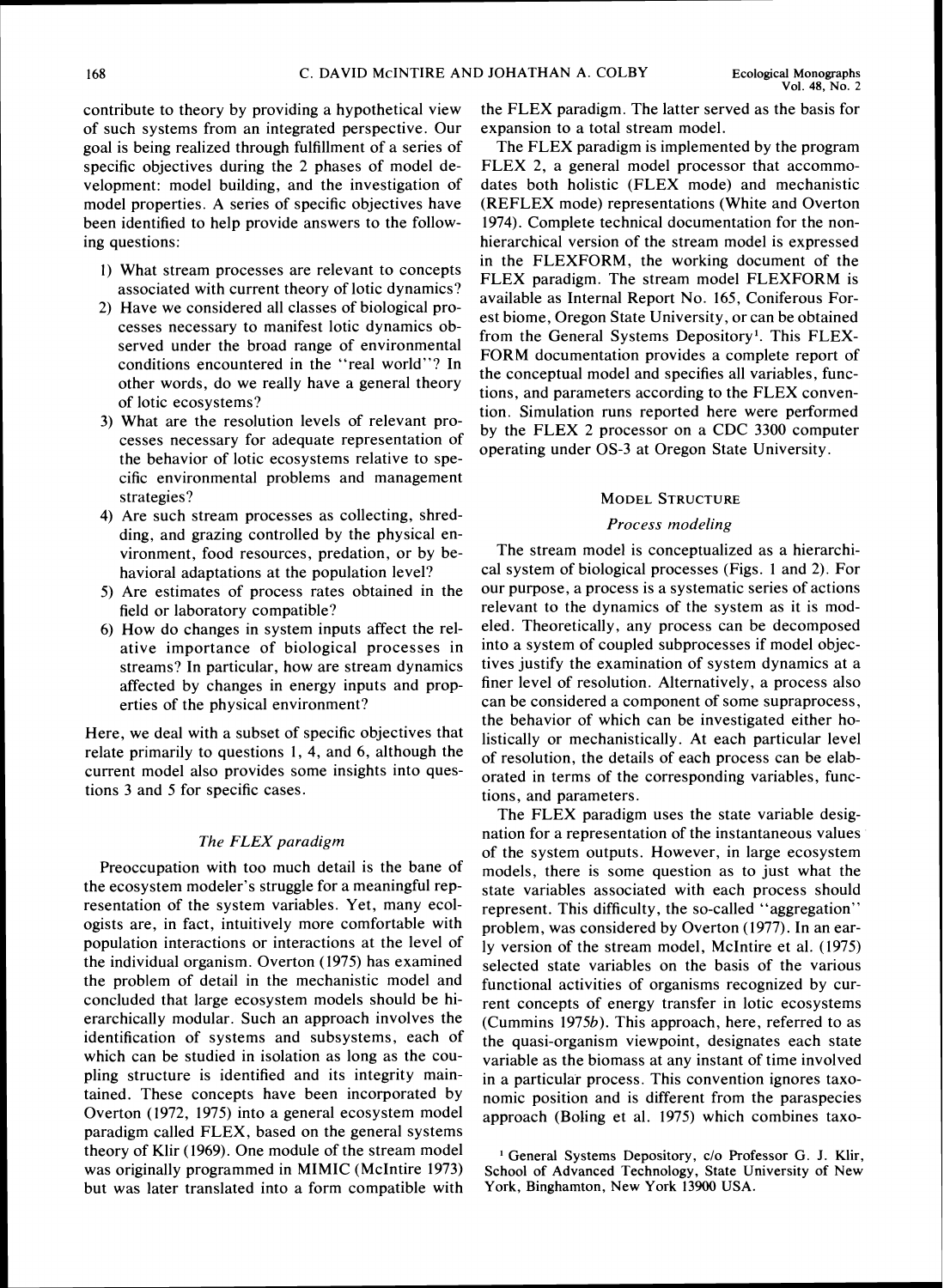

FIG. 1. Schematic representation of a lotic ecosystem showing the hierarchical decomposition of the primary consumption and predation subsystems. The symbols refer to flows of biomass from processes of grazing (G), shredding (S). and collecting (C): large particle (LPOM) and small particle (FPOM) detritus; export or emergence  $(E)$ ; respiration  $(R)$ : temperature (TEMP); stream discharge (FLOW); photoperiod (PHOT); and nutrient concentration  $(NO<sub>3</sub>)$ .

nomic entities into ecologically similar groups. One of the conceptual adbantages of process modeling is that it avoids the troublesome problem of dealing with taxa or individual organisms involved in  $>1$  process. However. process modeling can generate serious practical problems of parameter estimation. particularly when field data correspond to dynamics at the population level of organization.

.A refinement of the quasi-organism viewpoint is to regard each state variable as the capacity to perform the corresponding process. For example. if the species composition of organisms involved in the process of grazing changes seasonally. the rate of food consumption per gram of biomass could exhibit corresponding changes. Under these circumstances. it makes sense to consider the state variable as the capacity for grazing which is some function of biomass and other properties of the community that changes with community composition (i.e.. the genetic intormation in the system). Relative to process potential. a unit of capacity is time invariant. while a unit of biomass can change over physiological, ecological, or evolutionary time. Therefore, the concept of capacity provides a theoretical basis for representing both qualitative and quantitative changes within each process in an ecosystem model.

Unfortunately, ecosystem research in the field has



FIG. 2. Schematic representation of the mechanistic structure of the herbivory and detritivory subsystems in a lotic ecosystem. CLPOM represents conditioned large particle detritus; FLPOM, quickly decomposing material; SLPOM, slowly decomposing material: CFLPOM, quickly decomposing material suitable for consumption by macroconsumers; and CSLPOM, slowly decomposing material suitable for consumption by macroconsumers; and the other symbols are the same as given in Fig. 1.

not provided data necessary to express process capacity as a function of biomass and other community properties. Furthermore. field measurements of process rates in lotic ecosystems are lacking. although leaf-pack studies that examine the shredding capacity in streams (e.g.. Sedell et al. 1975) are notable exceptions. In this paper. we consider state variables as biomass and retain the quasi-organism point of view. the viewpoint most compatible with the data sets available to us for parameter estimation.

#### A hierarchical structure of stream processes

In an earlier publication (McIntire et al. 1975), we described a stream ecosystem mechanistically in terms of 3 subsystems: autotrophic. heterotrophic. and nutrient processes. While such a decomposition has a certain intuitive appeal to ecologists. we later found that an alternative structure had some distinct practical adbantages and was more compatible with the investigation of coarse-level resolution dynamics. Now. stream processes are considered as 2 coupled subsystems representing the processes of primary consump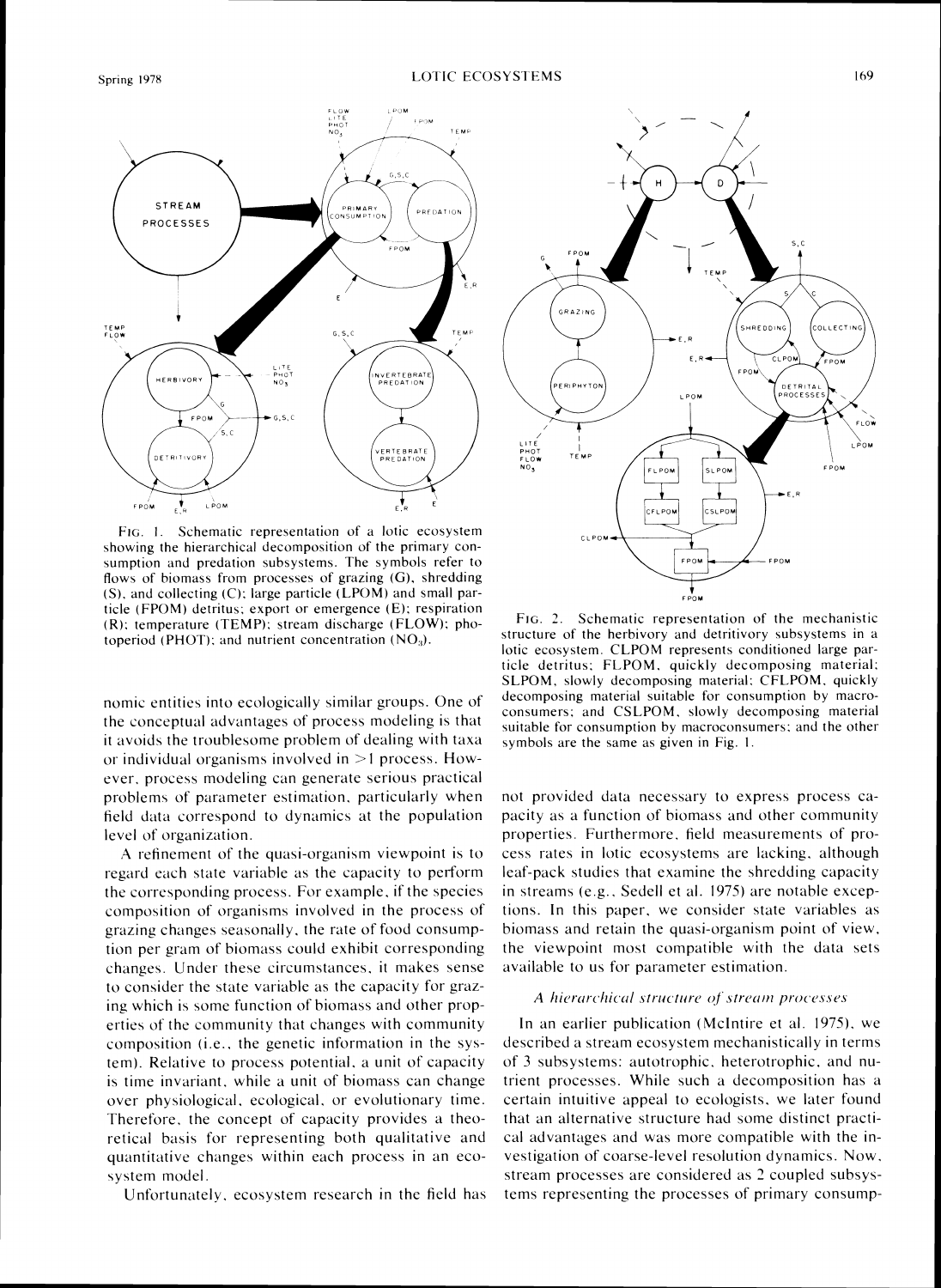tion and predation (Fig. 1). Primary consumption represents all processes associated with direct consumption and decomposition of both autotrophic organisms and detritus, including the internal production dynamics of the autotrophic organisms collectively. Predation includes processes related to the transfer of energy from primary to secondary consumers or from secondary to tertiary consumers. Behavior of each of these subsystems can be examined in terms of some arbitrary set of output variables, or each can be decomposed further and investigated in terms of their subsystems. It should be noted that, in the current version of the model, the nutrient processes subsystem has been eliminated, as it was more convenient for our purposes to treat nutrients as an input variable, i.e., a coupling variable with an adjacent terrestrial system.

Figure 1 also illustrates a further decomposition of the primary consumption and predation subsystems. The small, solid arrows represent energy flows, while the dotted arrows emphasize the influence of certain control variables. Predation includes the processes of invertebrate and vertebrate predation, and primary consumption is represented by processes of herbivory and detritivory. Herbivory consists of all processes associated with the production and consumption of autotrophic organisms within the system, whereas detritivory represents the consumption and decomposition of detrital inputs.

Figure 2 depicts the structure of the herbivory and detritivory subsystems in terms of each of their coupled subsystems. Herbivory decomposes into grazing and periphyton subsystems. The structure of the periphyton subsystem and its behavior in isolation were described in detail by McIntire (1973). The grazing subsystem includes processes associated with the flow of energy from periphyton to macroconsumers. Detritivory decomposes into shredding, collecting, and detrital processes. Shredding and collecting are processes associated with flows of energy from large particle detritus  $(>1$  mm) and fine particle detritus  $(<1$  mm) to macroconsumers, the shredders and collectors, respectively. Detrital processes include 5 state variables, each representing the biomass of an arbitrarily designated fraction of the total detrital biomass (Fig. 2). Large particulate organic matter (LPOM) is introduced by a table function as an input variable. This variable is fractionated into material that decomposes quickly (FLPOM) and material that has a relatively slow rate of decomposition (SLPOM). LPOM remains in the system as either FLPOM or SLPOM for periods representing the time it takes for microorganisms to convert these fractions into states (CFLPOM and CSLPOM) suitable for consumption by macroconsumers. Mechanically, the model introduces mean lag periods of 28 and 130 days for transfer of material between FLPOM and CFLPOM and between SLPOM and CSLPOM, respectively. These lag periods are

based on data of Sedell et al. (1975). Sources of material for the fine particle detritus state variable (FPOM) include mechanical (nonbiological) transfers from CFLPOM and CSLPOM and from fecal materials associated with the processes of grazing, shredding, collecting, invertebrate predation, and vertebrate predation. This approach to detrital processing was considered adequate for modeling at the ecosystem level. Boling et al. (1975) presented a more detailed representation (39 state variables) in a model of detrital processing for a woodland stream.

# *Mathematical representation of stream processes*

Mathematical representations of the periphyton subsystem and aspects of the primary consumption subsystem were reported by McIntire (1973) and McIntire et al. (1975). In this section, we discuss the mathematical representation of hydrologic control variables and further elaborate the derivation of function statements associated with primary consumption and predation. The letter k is used as the time index in the system equations, and the model is conceptualized in discrete time with a basic time step corresponding to 1 day.

*Hydrology* .—The stream model permits the introduction of hydrologic driving variables that correspond to any particular natural stream. To represent the hydrology of a particular stream of interest, it is necessary to obtain field data corresponding to stream discharge  $(Q)$ , channel depth  $(Z)$ , width  $(W)$ , cross sectional area (A), slope (S), current velocity (V), and suspended load (SL). These data are used to estimate parameters that relate stream discharge to current velocity, shear stress  $(7)$ , and suspended load, the hydrologic variables that couple to the biological processes of the system. Suspended load affects the availability of light for photosynthesis on and near the stream bottom, and current velocity and shear stress relate to biological processes through functions affecting metabolic rates and rates of export, respectively. The biological basis for the effect of current velocity on primary production and periphyton export was given by McIntire (1973, Eqs. 7, 8, and 12), and the relationship between shear stress and export rate was derived from these relationships. Parameter estimates for simulation runs reported in the later sections of this paper are based on data obtained for Oak Creek, a small stream near Corvallis, Oregon (Milhous 1973).

Stream discharge is introduced by the table function

$$
Q(k) = t_q(k), \tag{1}
$$

where  $Q(k)$  is the discharge at time k, and  $t<sub>q</sub>$  is a table function of values representing a flow schedule for the particular stream of interest. Suspended load is obtained during simulation from the cubic equation

SL (k) = 
$$
[b_{11} + b_{10}Q(k) + b_9Q^2(k) + Q^3(k)]
$$
 (1/b<sub>8</sub>),  
(2)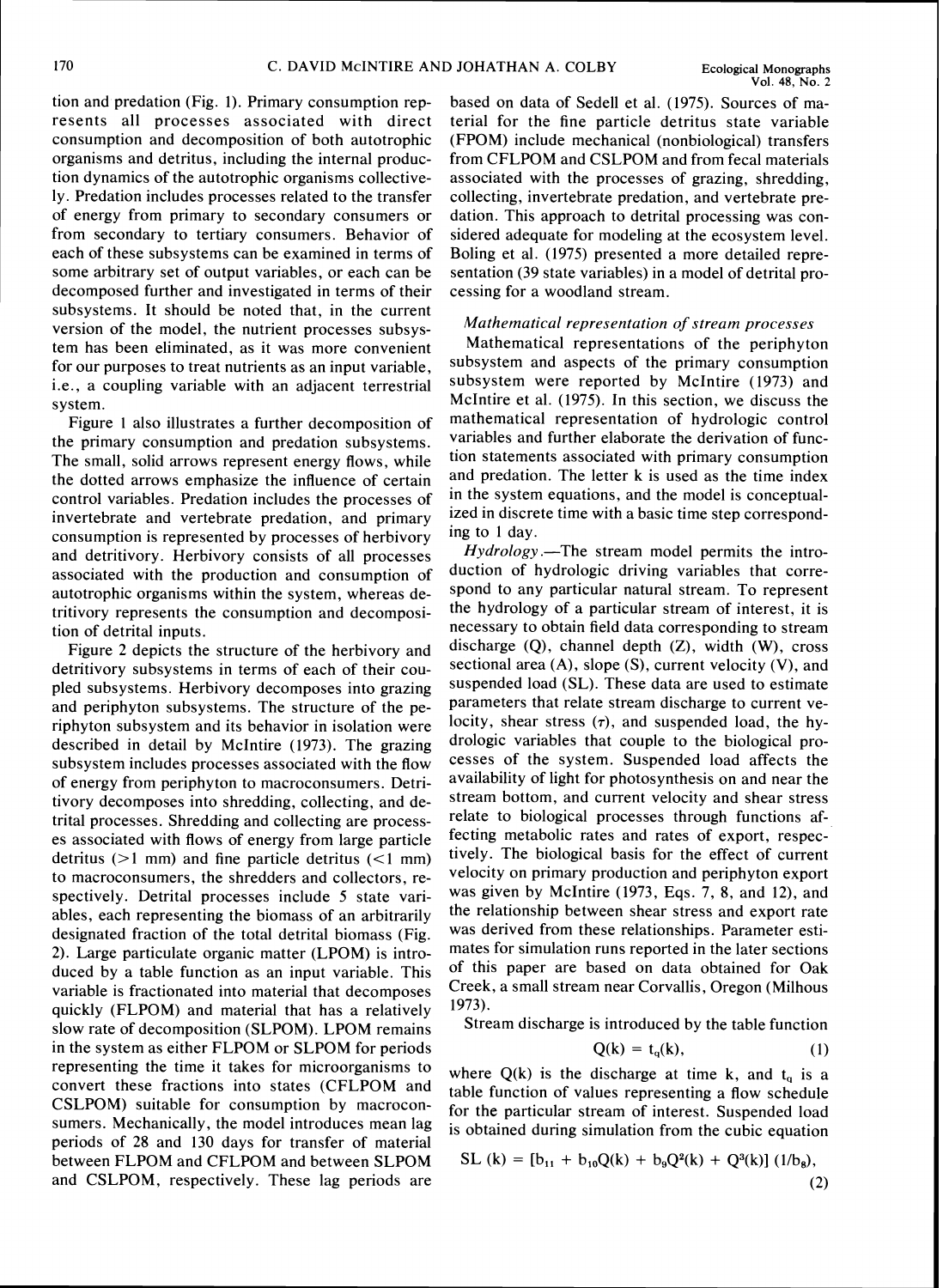where the b values are parameters estimated by multiple regression from field data corresponding to  $t<sub>o</sub>(k)$ . Stream depth, width, and cross sectional area are expressed as power functions of discharge (Leopold et al. 1964):

$$
Z(k) = b_6 Q^{b_7}(k), \qquad (3)
$$

$$
W(k) = b_{14} Q^{b_{15}}(k), \qquad (4)
$$

$$
A(k) = b_{16}Q^{b_{17}}(k); \qquad (5)
$$

where the b values are parameters also estimated from the field data. Assuming broad. U-shaped channels, the equation for the hydraulic radius  $(R)$  is

$$
R(k) = [A(k)]/[2Z(k) + W(k)].
$$
 (6)

The roughness coefficient  $(n)$  is a power function of flow and reflects the damping effect of the channel on stream velocity. Therefore,

$$
n(k) = b_{12} Q^{b_{13}}(k). \tag{7}
$$

The b parameters are estimated by curve fitting after n values are obtained for a wide range of  $\Omega$  values from the Manning equation (Leopold et al. 1964). Solving for n.

$$
n = V^{-1}R^{2/3}S^{1/2}, \qquad (8)
$$

where  $V$ . R. and  $S$  are field measurements corresponding to the *Q* values. Mean current velocit) during a simulation run also is obtained from the Manning equation:

$$
V(k) = n^{-1}(k)R^{2/3}(k)S^{1/2}, \qquad (9)
$$

and shear stress is found from

$$
\tau(k) = \gamma R(k)S, \qquad (10)
$$

where  $\gamma$  is the specific weight of water (Leopold et al. 1964).

The light extinction coefficient  $(\eta)$  at time k is estimated from

$$
\eta(k) = 0.207 + 0.03 SL(k), \tag{11}
$$

and the light intensity reaching the autotrophic organisms  $(I_z)$  at time k and depth  $Z(k)$  is

$$
I_z(k) = I_o(k) \exp[\eta(k)Z(k)], \qquad (12)
$$

where  $I<sub>o</sub>$  is the intensity at the surface. Equation 11 was derived from data reported by Ruttner (1952), and Eq. 12 is the common expression for light extinction (Hutchinson 1957).

Primary consumption and predation.-The general equation form that updates biomass for each primary consumer and predator group is given by

$$
X(k + 1) = X(k) + \Delta_x(k) \tag{13}
$$

and

$$
\Delta_{x}(k) = \Delta_{xa}(k) - \Delta_{xr}(k) - \Delta_{xc}(k) - \Delta_{xm}(k) - \Delta_{xp}(k),
$$
\n(14)

where  $X(k)$  is the biomass associated with the process of interest at time k;  $\Delta_{xa}(k)$  is the assimilation increment for the time period from k to  $k+1$ ; and  $\Delta_{x}$ (k),  $\Delta_{\rm xe}(k)$ ,  $\Delta_{\rm xp}(k)$ , and  $\Delta_{\rm xm}(k)$  are corresponding incremental losses from respiration, emergence, predation, and mortality, respectively. In practice, the FLEX algorithm calculates  $\Delta_{x}(k)$  values from a flux matrix **(I-'** functions) ~khich is derived from a series of equations (G functions) expressing various rate variables and intermediate concepts (White and Overton 1974).

The rate of respiration at time k for each consumer process is

$$
R_x(k) = X(k) [b_{1x} + b_{2x}T(k)], \qquad (15)
$$

where T is the temperature, and  $b_{1x}$  and  $b_{2x}$  are parameters estimated for each process from laboratory data. The linear relationship expressed in Eq. 15 was derived from studies of the caddisfly  $Glossosoma$  nigrior. (K. W. Cummins, personal communication) and from work with Lepidostoma quercina, Lepidostoma unicolor, and Clistoronia magnifica (Grafius 1977). For processes of grazing, shredding, collecting, and invertebrate predation, natural mortality is conceptualized as part of the incremental respiratory loss, i.e.,  $\Delta_{\rm yr}(k)$ , and  $\Delta_{\rm gm}(k)$  is omitted from Eq. 14.

The expression representing insect emergence which applies to the processes of grazing, shredding. collecting, and invertebrate predation is

$$
EMx(k) = X(k)b8xtex(k),
$$
 (16)

where  $t_{ex}$  is a table function representing the pattern of emergence loss for each process x, and  $b_{\rm sx}$  is a scaling parameter. Table functions were derived from the data of Anderson and Wold (1972) and Speir (1975) and from unpublished emergence-trap data obtained during studies in the H. J. Andrews Experimental Forest in western Oregon.

For the process of vertebrate predation, the mortality rate  $(M<sub>v</sub>)$  at time k is given by

$$
M_{v}(k) = b_6 X_{v}(k), \qquad (17)
$$

where  $X<sub>v</sub>$  is the biomass associated with the process. and  $b_6$  is the corresponding specific mortality rate.  $0.0025$  g·day<sup>-1</sup>·g<sup>-1</sup> in the simulation runs reported here.

For the process of invertebrate predation, the rate of biomass loss to vertebrate predation ( $P_i$ ) at time k is found from

$$
P_i(k) = C_{v2i}(k),
$$
 (18)

where  $C_{v2i}$  is the corresponding consumption rate (define below) by the process of vertebrate predation. Losses to predation at time k for grazing, shredding. and collecting. the primary consumer processes, are given by

$$
P_x(k) = [F_x(k)/F_{pc}(k)] [C_i(k) + C_{v2pc}(k)],
$$
 (19)

where  $C_i$  and  $C_{v2pe}$  (defined below) are rates of consumption of biomass associated with grazing. shred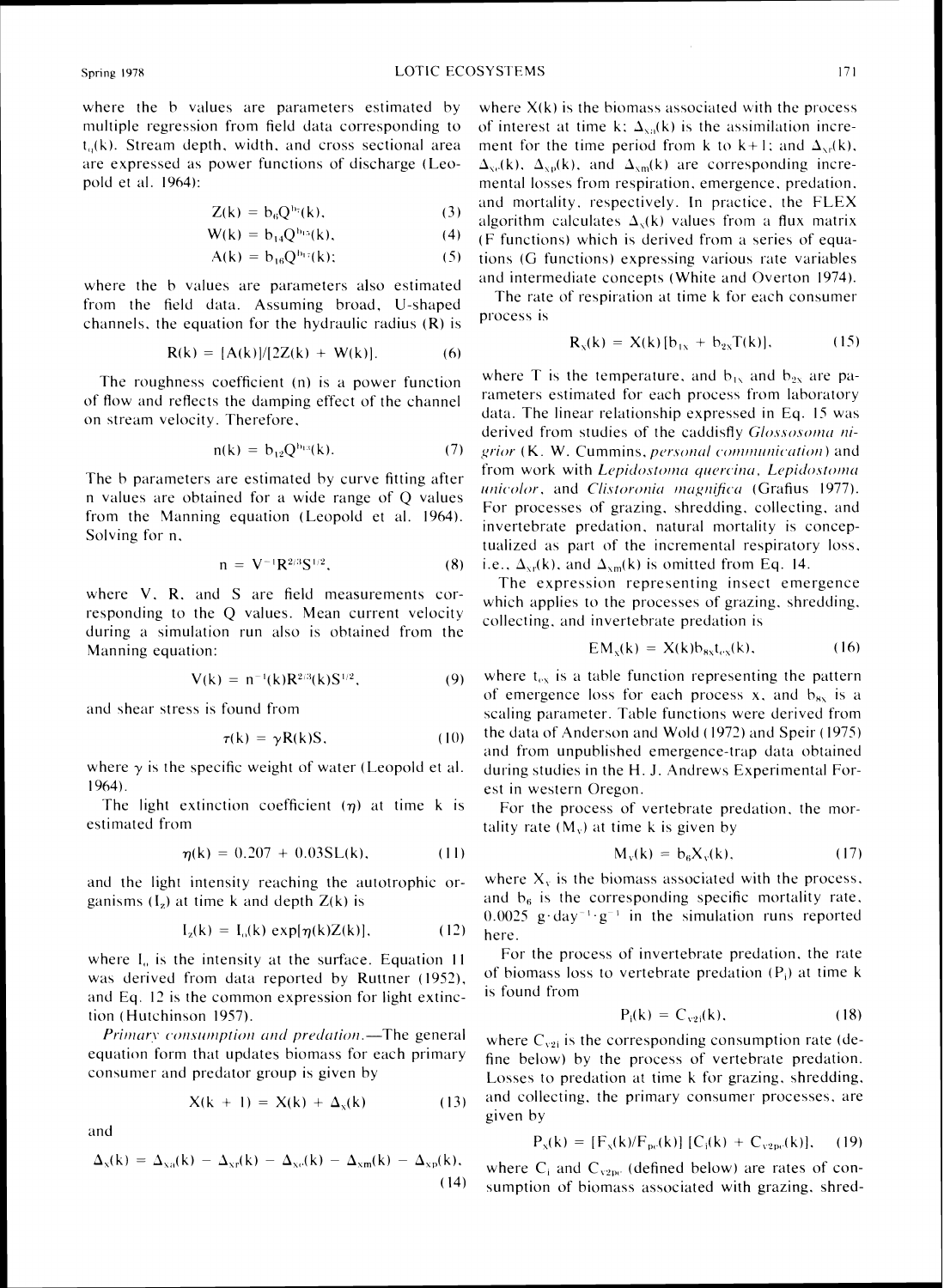ding, and collecting by processes of invertebrate predation and vertebrate predation, respectively;  $F<sub>x</sub>$  is the biomass available for consumption related to primary consumer process x; and  $F_{pc}$  is the total biomass available for consumption related to the 3 primary consumer processes.

The assimilation rate  $A_x$  at time k is assumed to be a constant proportion of food consumption. that is

$$
A_x(k) = b_{3x}C_x(k), \qquad (20)
$$

where  $b_{3x}$  is the assimilation efficiency for process x, and  $C<sub>x</sub>(k)$  is the rate of food consumption for the process at time k (defined below). In the examples presented in subsequent sections, assimilation efficiencies are 0.55 (grazing). 0.18 (shredding). 0.21 (collecting). 0.81 (invertebrate predation). and 0.86 (vertebrate predation). These values are within the range of values reported in the literature for individual species with known feeding habits (e.g., Trama 1957: Brocksen et al. 1968: McDiffett 1970: Lawton 1971; Sedell 1971: Stockner 1971: Otto 1974: Grafius 1974. 1977). However. model behavior can be examined for any set of  $b_{3x}$  values, or model form can be changed slightly to express assimilation efficiency as a function of some other variable (e.g., temperature).

Mathematical representation of food consumption for each consumer process is similar in form to that discussed by McIntire et al. (1975). Food-consumption rate  $C_x(k)$  is calculated by adjusting the demand for food with a function expressing the limiting effect of food density. Theoretically, the demand for food  $D_x(k)$ is the consumption rate by process x at time k if the food resource is in unlimited supply. For primary consumer processes.

$$
C_x(k) = D_x(k)f_{1x}[F(k)], \qquad (21)
$$

where  $f_{1x}$  is a function of food density  $F(k)$  with values ranging from 0 to 1. The function  $f_{1x}$  is a hyperbolic curve with parameters estimated for each process (see FLEXFORM for details). The demand for each process is found from

$$
D_{x}(k) = X(k)b_{2x}f_{2x}[T(k)], \qquad (22)
$$

where  $X(k)$  is the biomass;  $b_{2x}$  is the maximum food consumption rate per unit biomass under optimal conditions of supply and temperature; and  $f_{2x}$  is a function of temperature  $T(k)$  ranging from 0 to 1. The limiting effect of temperature is expressed as either a hyperbolic curve or a set of linear functions (see FLEX-FORM for details).

The concept of demand in the modeling of consumer processes provides a useful way of partitioning the limiting effects of density independent and density dependent factors. For example, demand per unit biomass,  $D_x(k)/X(k)$ , is a function of density-independent factors. temperature in this model. while food density as well as demand regulate the food consumption rate. The parameter  $b_{2x}$  therefore represents maximum potential per unit biomass to process a given resource. This approach to modeling consumer processes provides a convenient mathematical form that aids in the biological interpretation of state variable dynamics. For simulation runs presented here,  $b_{2x}$  values expressed as  $g \cdot day^{-1} \cdot g^{-1}$  were 0.52 (grazing), 0.70 (shredding). 0.48 (collecting). 0.05 (invertebrate predation), and 0.026 (vertebrate predation). These values were derived from the data of Brocksen et al. (1968). Anderson ( 1972). Gregory ( 1972). MacKay ( 1972). Cummins et al.  $(1973)$ , and Grafius  $(1977)$ .

The model permits partitioning of vertebrate predation into benthic and drift feeding. For example. such partitioning would be desirable for the simulation of a system in which both sculpins and trout occur. The rate of food consumption  $C_v^*$  for the process of vertebrate predation at time k in the absence of competition from invertebrate predation is given by a set of 3 equations:

$$
C^*_{v}(k) = C_{v1}(k) + C^*_{v2}(k); \qquad (23)
$$

$$
C_{\rm v1}(k) = \min \{b_5D_{\rm v}(k), b_{23} \Sigma EM_{\rm x}(k)\};
$$
 and (24)

$$
C^*_{v2}(k) = D_v(k) (1 - b_5) f_{1v} [F(k)]; \qquad (25)
$$

where

- $C_{v1}$  = the consumption rate of drifting organic material for vertebrate predation:
- $C^*_{v2}$  = the consumption rate of benthos for vertebrate predation in the absence of competition from invertebrate predation:
	- $b<sub>5</sub>$  = the fraction of vertebrate predation demand  $D_v$  that must be satisfied from drift feeding, or left unsatisfied: and

 $b_{23} \Sigma$  EM<sub>x</sub> = the drifting food supply.

In the current version of the model, the sum of emergence increments for processes of grazing. shredding. collecting, and invertebrate predation ( $\Sigma EM<sub>x</sub>$ ) is used as an index to the drifting food supply, and the scaling parameter  $b_{23}$  equals 1. The parameter  $b_5$  is set equal to 0.5. a value based on the trout-sculpin system investigated by Brocksen et al. (1968). Again,  $f_{1y}$  is a density dependent limiting function. in this case for vertebrate predation. based on available food supply F.

Consumption rate of invertebrate predator biomass by the process of vertebrate predation  $C_{v2i}(k)$  is proportional to total benthic food supply:

$$
C_{v2i}(k) = C_{v2}^{*}(k) [F_i(k)] / [F_i(k) + F_{pc}(k)], \quad (26)
$$

where  $F_i$  is the biomass available for consumption associated with the process of invertebrate predation. and  $F_{\text{pc}}$  is the corresponding biomass for primary consumer processes (grazing, shredding, and collecting). Invertebrate predation is represented as benthic feeding only, and the rate of food consumption for this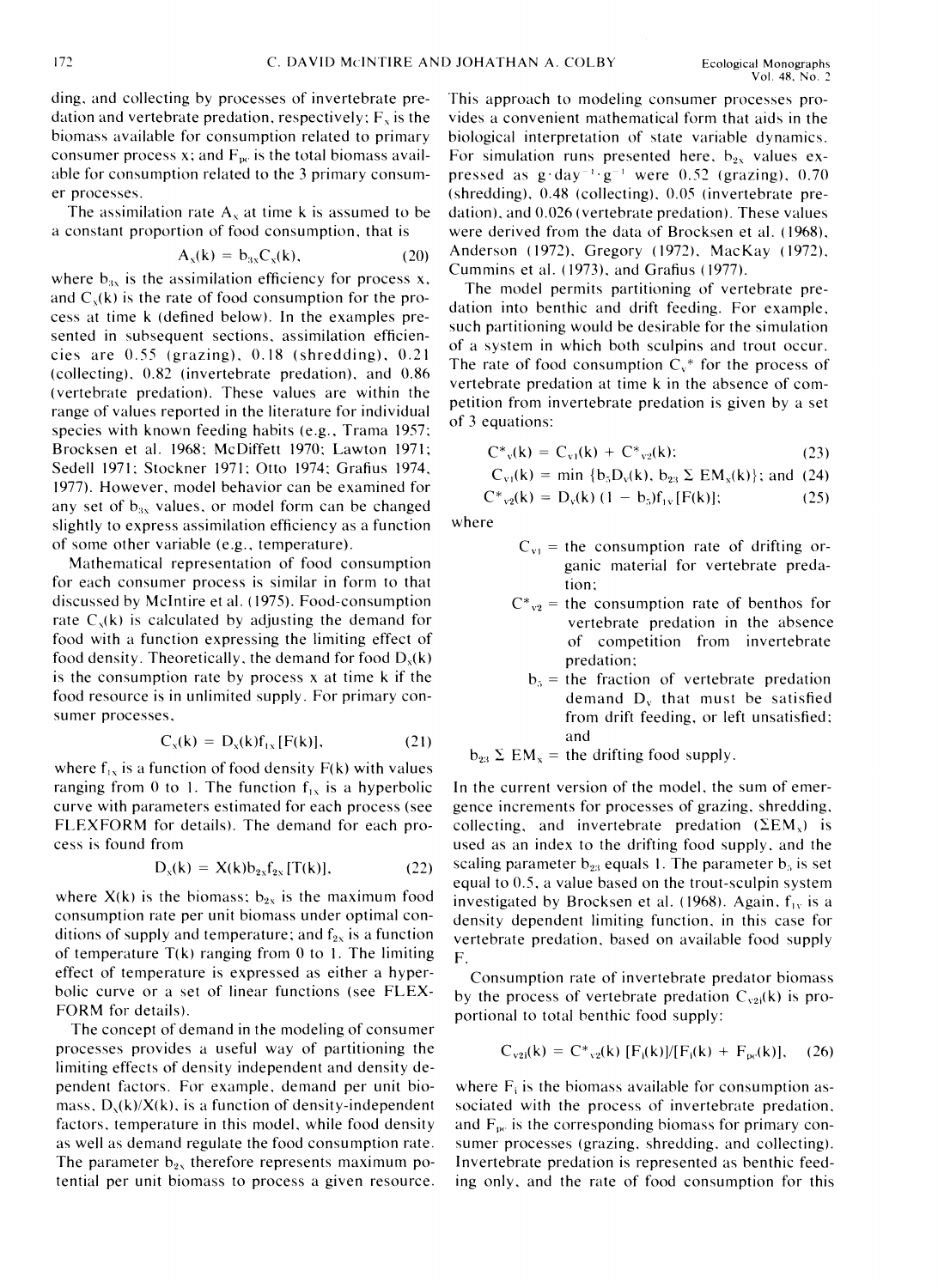

**FIG.***3.* Annual energy inputs of light and allochthonous organic materials for the standard runs

predation  $C^*$ , is found from predation  $(C_{v2pc})$  are given by

$$
C^*_{i}(k) = D_i(k)f_{1i}[F(k)], \qquad (27)
$$

where  $D_i$  and  $f_{1i}$  are corresponding values for demand and the food density limiting function. respectively.

When the benthic food supply  $[F_i(k) + F_{pc}(k)]$  is and less than  $[D_i(k) + (1 - b_5)D_v(k)]$  multiplied by the time step. i.e.. the increment consumed by invertebrate and vertebrate predation between  $k$  and  $k + 1$ if demand is satisfied. competition between the processes of invertebrate and vertebrate predation occurs: and food is allotted to each predator process according to  $C^*$ <sub>i</sub> and  $C^*$ <sub>y</sub>, the consumption rates of where  $b_4$  is a competition weighting factor, a value biomass associated with primary consumer processes arbitrarily set at 0.8 for simulation runs reported he biomass associated with primary consumer processes arbitrarily set at 0.8 for simulation runs reported here.<br>in the absence of competition. Analogous to Eq. 26, The total food consumption rate  $(C_n)$  at time k for

$$
C^*_{v2pe}(k) = C^*_{v2}(k) [F_{pe}(k)]/[F_i(k) + F_{pe}(k)]. (28)
$$

The actual consumption rates of primary consumer

process in the absence of competition from vertebrate biomass by invertebrate predation  $(C_i)$  and vertebrate

$$
C_i(k) = \min \Big\{ C^*_{i}(k), \, b_4 \left[ \frac{C^*_{i}(k)}{C^*_{i}(k) + C^*_{v_{2pc}}(k)} \right] F_{pc}(k) \Big\},\tag{29}
$$

$$
C_{\rm v2pc}(k) = \min \left\{ C^*_{\rm v2pc}(k), (1 - b_4) \left[ \frac{C^*_{\rm v2pc}(k)}{C^*_{\rm i}(k) + C^*_{\rm v2pc}(k)} \right] F_{\rm pc}(k) \right\},\tag{30}
$$

The total food consumption rate  $(C_v)$  at time **k** for the process of vertebrate predation is calculated from

$$
C_{v}(k) = C_{v1}(k) + C_{v2i}(k) + C_{v2pc}(k). \qquad (31)
$$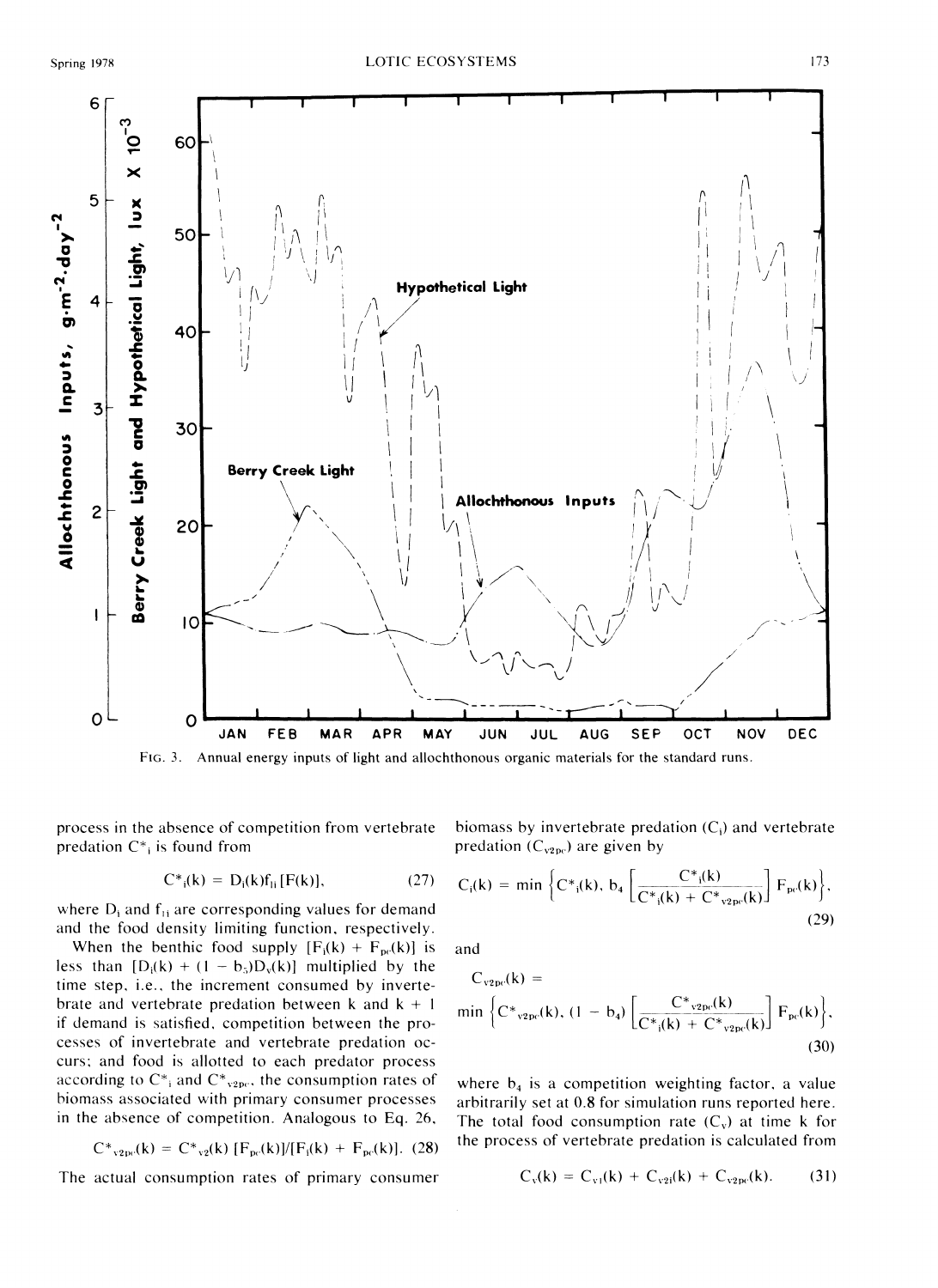TABLE1. Hydrologic properties associated with both versions of the standard run. Maximum, minimum, and mean values correspond to output from Eqs. 1, 2, 3, 4, 5, 8, and 9 during a I-yr simulation run at a time resolution of one day. Parameters for the equations and the mean channel slope are based on data for Oak Creek, near Corvallis, Oregon (Milhous 1973)

| Property                  | Units                | Maximum | Minimum  |       |  |
|---------------------------|----------------------|---------|----------|-------|--|
| Flow (Q)                  | litres/s             | 3.540   | 22       | 221   |  |
| Current velocity (V)      | centimetres/s        | 231     | 20       | 50    |  |
| Suspended load (SL)       | milligram/litre      | 330     |          | 14    |  |
| Roughness coefficient (n) | $\sim$ $\sim$ $\sim$ | 0.075   | 0.048    | 0.054 |  |
| Channel width (W)         | metres               | 3.17    | 3.12     | 3.13  |  |
| Channel depth (D)         | metres               | 0.58    | 0.03     | 0.09  |  |
| Cross-sectional area (A)  | square metres        | 6.95    | 0.28     | 0.94  |  |
| Channel slope (S)         | metres/metre         | .       | $\cdots$ | 0.014 |  |

#### **ANALYSIS OF MODEL PROPERTIES**

#### *Standard runs*

*Contemporary theory of lotic ecosystems (Cummins 19756* ; *R. L. Vannote, personal communication) conceptualizes such systems as continua that run from small, first-order streams with no tributaries to large rivers (orders 7 to 12) which drain into the sea. The model structure described in the previous section is most compatible with the upper segment of the continuum, i.e., stream orders I to 4. Leopold et al. (1964) estimate that these lower-order streams represent ~93%of the total length of flowing water in the United States (~4,860,200 kilometres). Because the model in its present form emphasizes benthic processes, its structure will need expansion and possibly modification before water column processes of larger rivers are represented adequately. However, with appropriate inputs, the model does provide some insights into benthic processes in larger rivers.* 

*Here, we establish "standard runs" that can serve as a basis for comparisons with other runs based on different sets of assumptions. Our standards are presented as selected output from 2 versions of the stream*  model, versions that differ only with respect to the *input schedule of illumination intensity. In Version I, a table function introduces a schedule of illumination intensities (Fig. 3) derived from light measurements at a location on Berry Creek, a small stream in the Willamette Valley near Corvallis, Oregon (Reese 1966).*  In Fig. 3, the mean intensity varies from  $\approx 1,000$  to *22,000 lux, and the fluctuations reflect the seasonal effect of shading by riparian vegetation. In Version I1 of the standard run, a table function introduces a hypothetical light schedule that provides the system with considerably more solar energy than the Berry Creek schedule, while retaining the effects of some shading during late spring, summer, and early fall (Fig. 3). Therefore, Version I1 simulates conditions after a stream is wide enough to allow relatively high illumination intensities to reach the water surface. From the continuum point of view, Version I1 theoretically represents a stream of higher order than Version I relative to solar energy inputs.* 

*Hydrologic properties introduced for the standard runs are summarized in Table 1. In general, the hydrology reflects the annual climatic cycle typical of western Oregon. Stream discharge is relatively low during late spring, summer, and early fall; it then increases significantly during the first few weeks of the rainy season in November, reaching a maximum by mid-January. Changes in current velocity, suspended*  load, and channel dimensions exhibit essentially the *same seasonal pattern of discharge, with minimum values in September and maximum values in January.* 

*Other variables controlling biological processes in the model include temperature, photoperiod, and input of allochthonous organic matter (LPOM). Temperature and photoperiod are represented as trigonometric functions of time (McIntire 1973). Temperature ranges from 6°C in January to 18'C in July, and photoperiod varies between an 8-h and 16-h light period per day in January and July, respectively. The schedule of allochthonous inputs for the standard runs was derived from direct measurements at a small stream draining Watershed 10, a research area at the H. J. Andrews Experimental Forest. The total annual input of alloch*thonous organic material is  $\approx 480$  g/m<sup>2</sup>, a value that *includes both litterfall and lateral movement. The daily rate of detrital input ranges from a minimum of 0.70*   $g \cdot m^{-2} \cdot day^{-1}$  in April to 3.42  $g \cdot m^{-2} \cdot day^{-1}$  in Novem*ber (Fig. 3).* 

*Behavior.-Selected output for the 2 versions of the standard run is presented in Tables 24. Numerical values in each table represent annual dynamics after system variables reach a steady state for a given set of inputs. For our purposes, production is defined as total net elaboration of new, living tissue in a unit of time (assimilation minus respiration or gross primary production minus periphyton respiration in the case of periphyton processes), irrespective of whether or not that tissue survives to the end of that time (Ricker 1958).* 

*Total production of macroconsumers involved in primary consumption (processes of grazing, shredding, and collecting) is actually slightly greater for the Berry Creek light schedule (Version I) than the hypothetical light schedule (Version 11); the correspond-*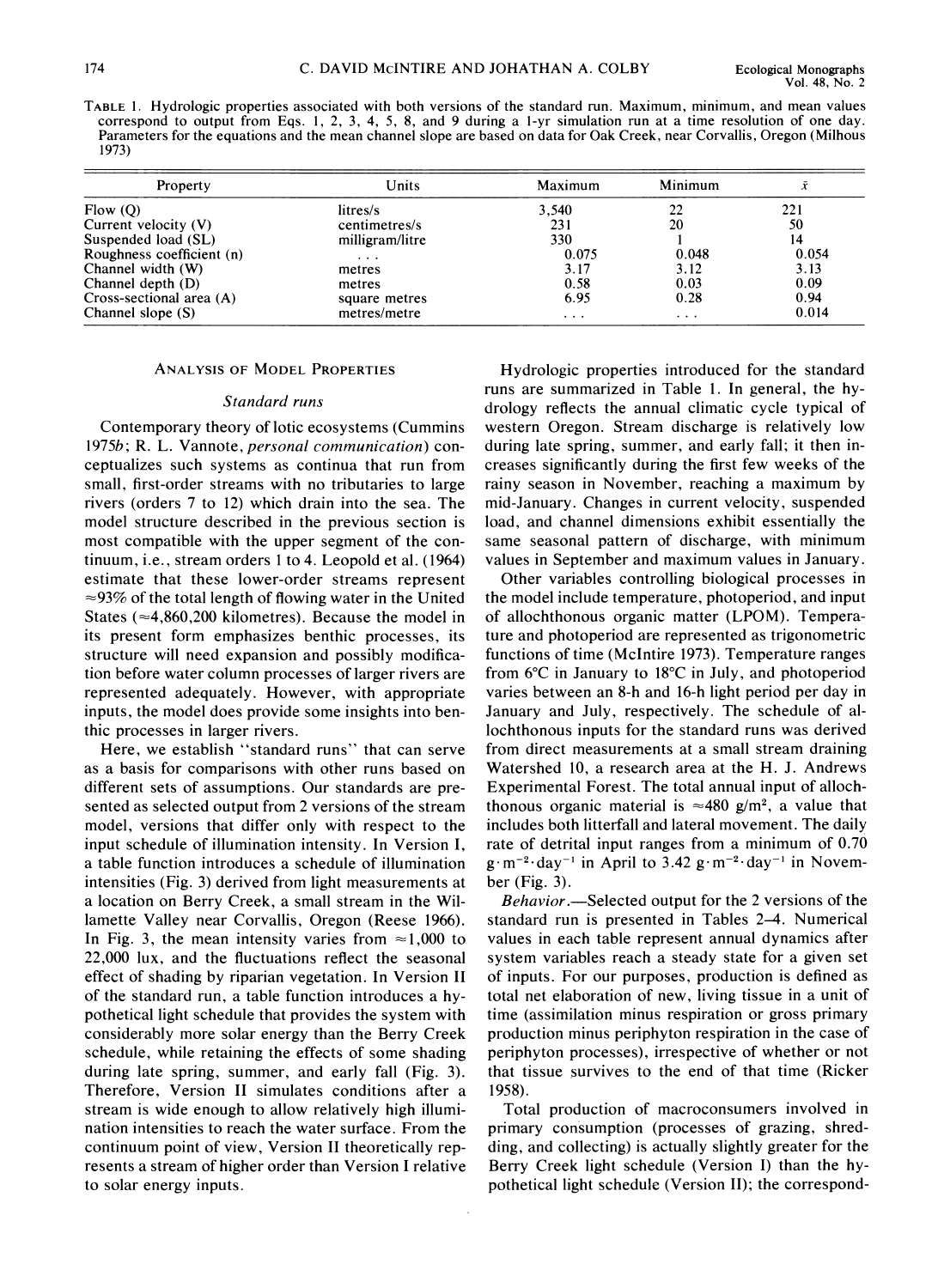| TABLE 2. Selected output from the stream model representing processes of grazing (GRAZE), shredding (SHRED), collecting |  |  |
|-------------------------------------------------------------------------------------------------------------------------|--|--|
| (COLLECT), invertebrate predation (I-PRED), vertebrate predation (V-PRED), and autochthonous plant production (AL-      |  |  |
| GAE) for the 2 versions of the standard run                                                                             |  |  |

| Property                                                          | <b>GRAZE</b>         | <b>SHRED</b>            | <b>COLLECT</b>       | <b>I-PRED</b>                        | <b>V-PRED</b>                                               | <b>ALGAE</b>                                                                            |
|-------------------------------------------------------------------|----------------------|-------------------------|----------------------|--------------------------------------|-------------------------------------------------------------|-----------------------------------------------------------------------------------------|
|                                                                   |                      | Version I (low light)   |                      |                                      |                                                             |                                                                                         |
| Biomass $(g/m^2)$ :                                               |                      |                         |                      |                                      |                                                             |                                                                                         |
| Ã                                                                 | 1.08                 | 1.23                    | 2.57                 | 0.41                                 | 6.03                                                        | 0.94                                                                                    |
| Max                                                               | 3.09                 | 2.78                    | 5.79                 | 1.02                                 | 9.77                                                        | 1.90                                                                                    |
| Min                                                               | 0.25                 | 0.34                    | 1.13                 | 0.07                                 | 3.80                                                        | 0.55                                                                                    |
| Production $(g \cdot m^{-2} \cdot yr^{-1})$                       | 3.40                 | 6.36                    | 12.05                | 0.84                                 | 5.48                                                        | $**61.10$                                                                               |
| Turnover (times/yr)                                               | 3.16                 | 5.17                    | 4.69                 | 2.07                                 | 0.91                                                        | 65.00                                                                                   |
| Assimilation $(g \cdot m^{-2} \cdot yr^{-1})$                     | 27.05                | 41.83                   | 70.31                | 3.60                                 | 15.45                                                       | $*71.14$                                                                                |
| Losses $(g \cdot m^{-2} \cdot vr^{-1})$ :<br>Respiration or post- |                      |                         |                      |                                      |                                                             |                                                                                         |
| mortum decomposition                                              | 23.66 $(87%)$        | 35.48 $(85%)$           | 58.26 (83%)          | 2.77(76%)                            | 9.97(65%)                                                   | 10.04(14%)                                                                              |
| Vertebrate predation<br>Invertebrate predation                    | 1.97(7%)             | 2.70(6%)                | 5.56(7%)             | $0.60(16\%)$                         | $\sim 100$                                                  | $\mathbf{r}=\mathbf{r}+\mathbf{r}$                                                      |
| or grazing                                                        | 0.77(3%)             | 1.25(3%)                | 2.39(4%)             | $\mathbf{r}=\mathbf{r}+\mathbf{r}$ . | $\sim$ $\sim$ $\sim$                                        | 49.19 (69%)                                                                             |
| Emergence or mortality                                            | 0.66(2%)             | 2.37(6%)                | 4.08 $(6\%)$         | 0.26(7%)                             | 5.43 $(35%)$                                                | $\mathbf{r}=\mathbf{r}+\mathbf{r}$ .                                                    |
| Export                                                            | $\sim$ $\sim$ $\sim$ |                         | $\sim$ $\sim$ $\sim$ | $\sim 100$                           | $\sim$ $\sim$ $\sim$                                        | 11.90(17%)                                                                              |
|                                                                   |                      | Version II (high light) |                      |                                      |                                                             |                                                                                         |
| Biomass $(g \cdot m^{-2})$ :                                      |                      |                         |                      |                                      |                                                             |                                                                                         |
| Ã                                                                 | 2.26                 | 0.86                    | 0.93                 | 0.95                                 | 4.16                                                        | 1.03                                                                                    |
| Max                                                               | 3.06                 | 1.90                    | 2.06                 | 2.19                                 | 6.21                                                        | 1.31                                                                                    |
| Min                                                               | 1.23                 | 0.28                    | 0.42                 | 0.24                                 | 2.79                                                        | 0.68                                                                                    |
| Production $(g \cdot m^{-2} \cdot yr^{-1})$                       | 10.66                | 4.93                    | 4.61                 | 2.14                                 | 3.54                                                        | $**129.89$                                                                              |
| Turnover (times/yr)                                               | 4.71                 | 5.79                    | 4.98                 | 2.26                                 | 0.85                                                        | 126.11                                                                                  |
| Assimilation $(g \cdot m^{-2} \cdot vr^{-1})$                     | 63.80                | 29.00                   | 24.87                | 8.53                                 | 10.36                                                       | $*141.09$                                                                               |
| Losses $(g \cdot m^{-2} \cdot vr^{-1})$ :<br>Respiration or post- |                      |                         |                      |                                      |                                                             |                                                                                         |
| mortum decomposition                                              | 53.14 $(83%)$        | 24.07 (83%)             | $20.26(81\%)$        | 6.40(74%)                            | 6.82(65%)                                                   | 11.20(8%)                                                                               |
| Vertebrate predation<br>Invertebrate predation                    | 3.23(5%)             | 1.15(4%)                | 1.19(5%)             | 1.57(18%)                            | $\mathcal{L}^{\mathcal{A}}$ and $\mathcal{L}^{\mathcal{A}}$ | $\alpha \rightarrow \alpha \rightarrow \alpha$                                          |
| or grazing                                                        | $5.99(9\%)$          | 2.20(8%)                | 2.21(9%)             | $\sim$ $\sim$ $\sim$                 | $\mathcal{L}^{\mathcal{A}}$ and $\mathcal{L}^{\mathcal{A}}$ | 116.01(82%)                                                                             |
| Emergence or mortality                                            | 1.43 $(2%)$          | 1.61(6%)                | 1.24(5%)             | 0.63(7%)                             | 3.75(35%)                                                   | $\mathcal{L}^{\mathcal{L}}$ , $\mathcal{L}^{\mathcal{L}}$ , $\mathcal{L}^{\mathcal{L}}$ |
| Export                                                            | $\sim$ $\sim$ $\sim$ | $\sim$ $\sim$ $\sim$    | $\sim$ $\sim$ $\sim$ | $\mathbf{r}=\mathbf{r}+\mathbf{r}$   | $\mathbf{r} = \mathbf{r} + \mathbf{r}$ .                    | 13.88 (10%)                                                                             |

\* Gross primary production.

\*\* Net community production for periphyton assemblage.

ing values are 21.8 and 20.2  $g \cdot m^{-2} \cdot yr^{-1}$ , respectively (Table 2). Likewise, total production for the process of predation is higher for Version I (5.80 g·m<sup>-2</sup>·yr<sup>-1</sup>) than Version II (4.33  $g \cdot m^{-2} \cdot yr^{-1}$ ). It is important to note that production associated with the total process of predation (see Eq. 40 in a later section) is not the summation of production for vertebrate and invertebrate predation processes, as some energy is transferred from the latter to the former. The principal differences between the outputs for the 2 versions of the

TABLE 3. Selected output from the stream model representing processes associated with fine particle detritus (FPOM) and large particle detritus (LPOM) for the 2 versions of the standard run

|                                                                                |                                                       | Version I (low light)                                          | Version II (high light)                              |                                                                      |  |
|--------------------------------------------------------------------------------|-------------------------------------------------------|----------------------------------------------------------------|------------------------------------------------------|----------------------------------------------------------------------|--|
| Property                                                                       | <b>FPOM</b>                                           | <b>LPOM</b>                                                    | <b>FPOM</b>                                          | <b>LPOM</b>                                                          |  |
| Biomass $(g/m^2)$ :                                                            |                                                       |                                                                |                                                      |                                                                      |  |
| Ÿ.<br>Max<br>Min                                                               | 10.48<br>23.22<br>4.15                                | 60.35<br>150.43<br>0.58                                        | 10.70<br>16.82<br>5.31                               | 97.85<br>175.23<br>54.02                                             |  |
| Inputs $(g \cdot m^{-2} \cdot vr^{-1})$ :                                      |                                                       |                                                                |                                                      |                                                                      |  |
| Terrestrial<br>Aquatic (feces)<br>Mechanical from LPOM                         | $\cdot$ $\cdot$ $\cdot$<br>480.49<br>55.08            | 473.63<br>$\alpha$ , $\alpha$ , $\alpha$<br>$\cdots$           | $\alpha = \alpha = \alpha$<br>281.40<br>35.18        | 473.63<br>$\sim$ $\sim$ $\sim$<br>$\mathbf{r}=\mathbf{r}+\mathbf{r}$ |  |
| Losses $(g \cdot m^{-2} \cdot vr^{-1})$ :                                      |                                                       |                                                                |                                                      |                                                                      |  |
| Microbial decomposition<br>Primary consumption<br>Export<br>Mechanical to FPOM | 120.52(23%)<br>334.79(63%)<br>79.95 (15%)<br>$\cdots$ | 114.01(24%)<br>$234.40(49\%)$<br>73.93 (16%)<br>55.08 $(12\%)$ | 120.30(38%)<br>118.41(37%)<br>81.16(25%)<br>$\cdots$ | 176.45(37%)<br>161.09(34%)<br>$93.02(20\%)$<br>38.18(8%)             |  |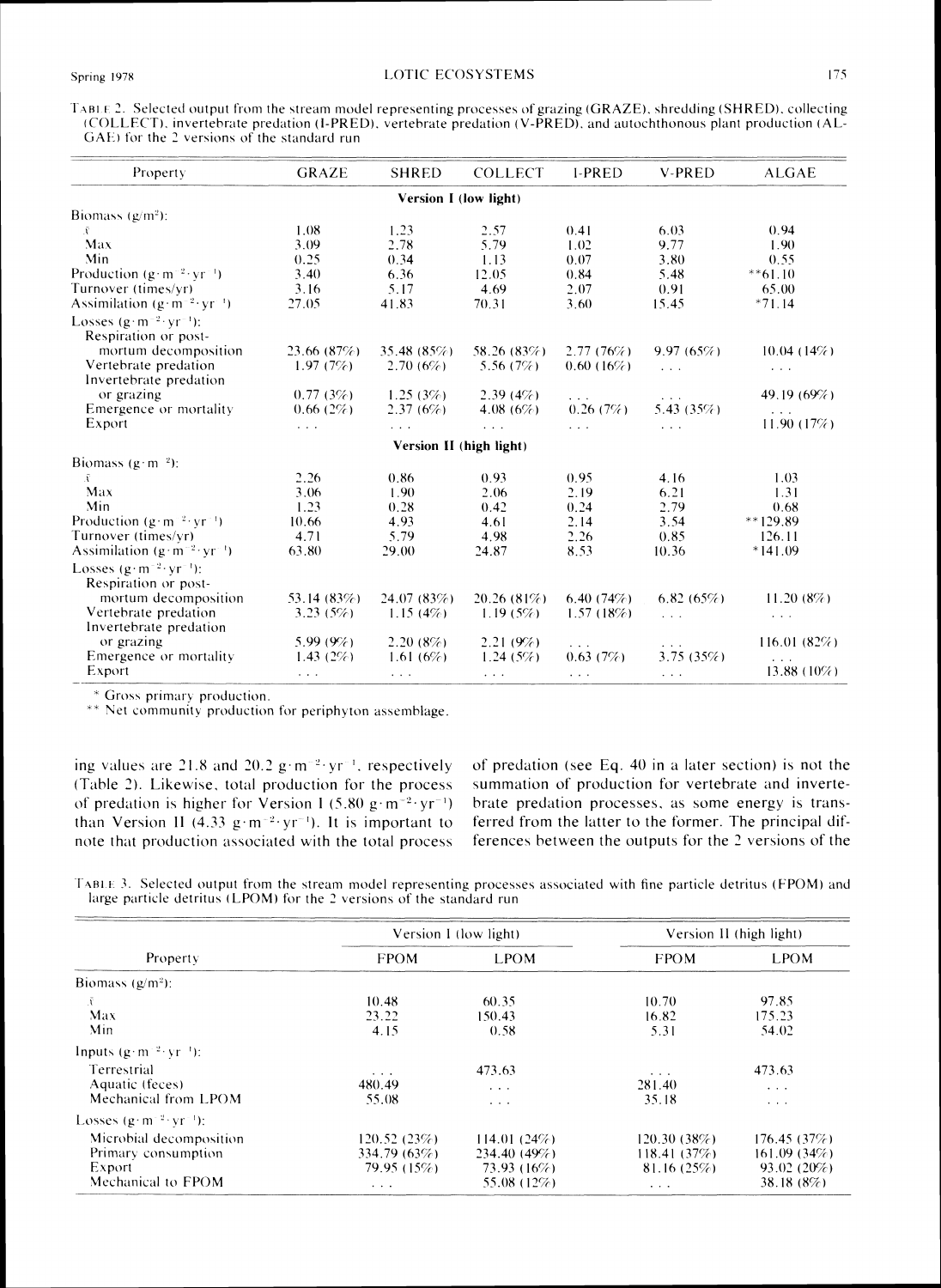

FIG. 4. Seasonal dynamics of the principal state variables for Version I (Berry Creek light schedule) of the standard run. Acronyms refer to periphyton processes (ALGAE) and processes of grazing (GRAZE), collecting (COLLECT), shredding (SHRED), invertebrate predation (I-PRED), and vertebrate predation (V-PRED).

standard runs are manifested by rates of primary production and relative production rates associated with consumer processes. In Version I, production related to primary macroconsumer processes is partitioned as 15.6% grazing and 84.4% shredding and collecting, whereas the corresponding values for Version II are 52.8% and 47.2%. Furthermore, the hypothetical light schedule (Version II) generates an annual rate of gross primary production 98.3% higher than the Berry Creek schedule (Version I). Although autotrophic activity is relatively low in Version I, we emphasize that a small mean biomass (0.94 g·m<sup>-2</sup>) turns over 65 times per year, and that the net periphyton community production rate (61.10 g·m<sup>-2</sup>·yr<sup>-1</sup>) is still  $\approx 3 \times$  larger than total production for grazing, shredding, and collecting. Hence, effects of an increase in solar input under conditions of the standard runs are (1) an increase in biomass and production related to grazing and corresponding decreases for the process of collecting; (2) an increase in biomass and production related to invertebrate predation; and (3) an increase in autotrophy.

Seasonal dynamics of the standard runs are illustrated in Figs. 4 and 5. In general, process biomasses exhibit more distinct maxima in Version I than in Version II, illustrating the seasonal effect of shading by a dense canopy of terrestrial vegetation in the former version. The process of collecting is particularly conspicuous during the spring in Version I, whereas grazing is important most of the year in Version II. In either case, the figures illustrate the type of seasonal dynamics generated by the model that can be checked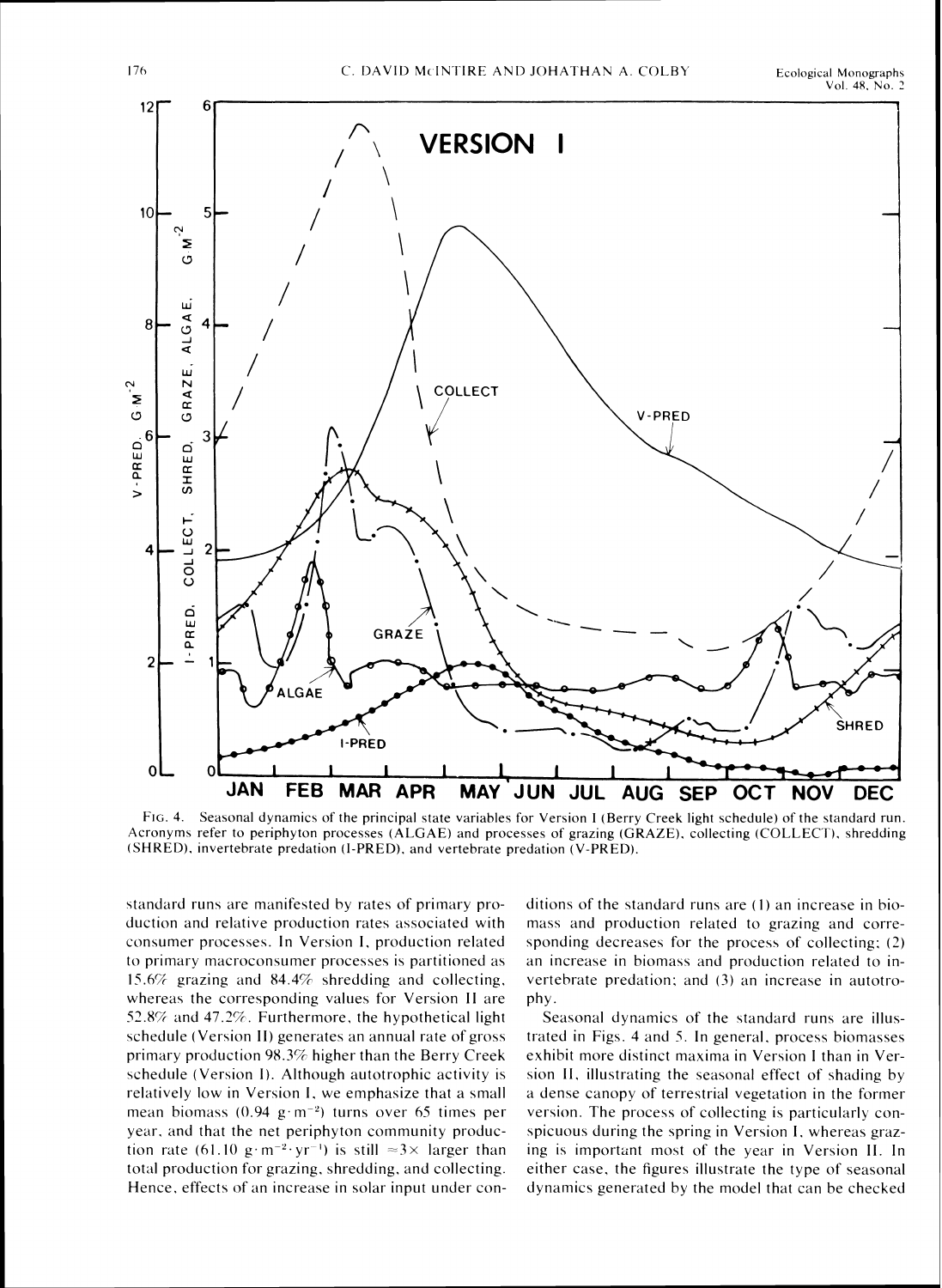

FIG. 5. Seasonal dynamics of the principal state variables for Version II (Hypothetical light schedule) of the standard run. Acronyms are the same as given in Fig. 4.

against field observations for validation or used for predictive purposes.

Validation - Overton (1977) discussed problems of model validation and acknowledged that internal variables in large ecosystem models are often not represented by data sets and that many of these variables cannot be measured directly. Because we are primarily interested in mechanisms regulating processes in streams, not in the simulation of a particular natural ecosystem, model validation is based in part on comparisons of output from the standard runs with ranges of biomass and production values reported in the literature. Unfortunately, there is a paucity of such values, as many of the coarse-resolution processes represented in the model have not been measured in the field. Therefore, we must rely on indirect estimates of process dynamics for selected natural lotic systems, estimates based primarily on field and laboratory measurements of population parameters. Furthermore, these estimates are more compatible with validation at an annual time resolution, although some published and unpublished data relating to seasonal dynamics are available for comparisons with model output.

Validation of the periphyton module of the stream model has been discussed relative to laboratory stream data and data obtained for a riffle section in Berry Creek (McIntire 1973). Moreover, annual rates of gross primary production for the 2 versions of the standard run (Table 4) are remarkably similar to values measured by S. V. Gregory (personal communication)

TABLE 4. Energy budget representing the behavior of the stream model at the ecosystem level for the 2 versions of the standard run

|                                                                                                  |       | Version I (low light)                   |                                                                             | Version II (high light)                                 |                                                              |  |
|--------------------------------------------------------------------------------------------------|-------|-----------------------------------------|-----------------------------------------------------------------------------|---------------------------------------------------------|--------------------------------------------------------------|--|
| Property                                                                                         |       | <b>Additions</b>                        | Losses<br>$(g \cdot m^{-2} \cdot yr^{-1})$ $(g \cdot m^{-2} \cdot yr^{-1})$ | <b>Additions</b><br>$(g \cdot m^{-2} \cdot yr^{-1})$    | Losses<br>$(g \cdot m^{-2} \cdot yr^{-1})$                   |  |
| Gross primary production<br>Allochthonous input<br>Community respiration<br>Export and emergence |       | 71.14<br>480.78<br>$\cdots$<br>$\cdots$ | $\cdots$<br>$\cdots$<br>374.69<br>178.58                                    | 141.09<br>478.54<br>$\cdots$<br>$\cdot$ $\cdot$ $\cdot$ | $\sim$ 100 $\sim$ 100 $\sim$<br>$\cdots$<br>418.64<br>196.73 |  |
|                                                                                                  | Total | 551.92                                  | 553.27                                                                      | 619.63                                                  | 615.37                                                       |  |
|                                                                                                  | P:R   | 0.19                                    |                                                                             | 0.34                                                    |                                                              |  |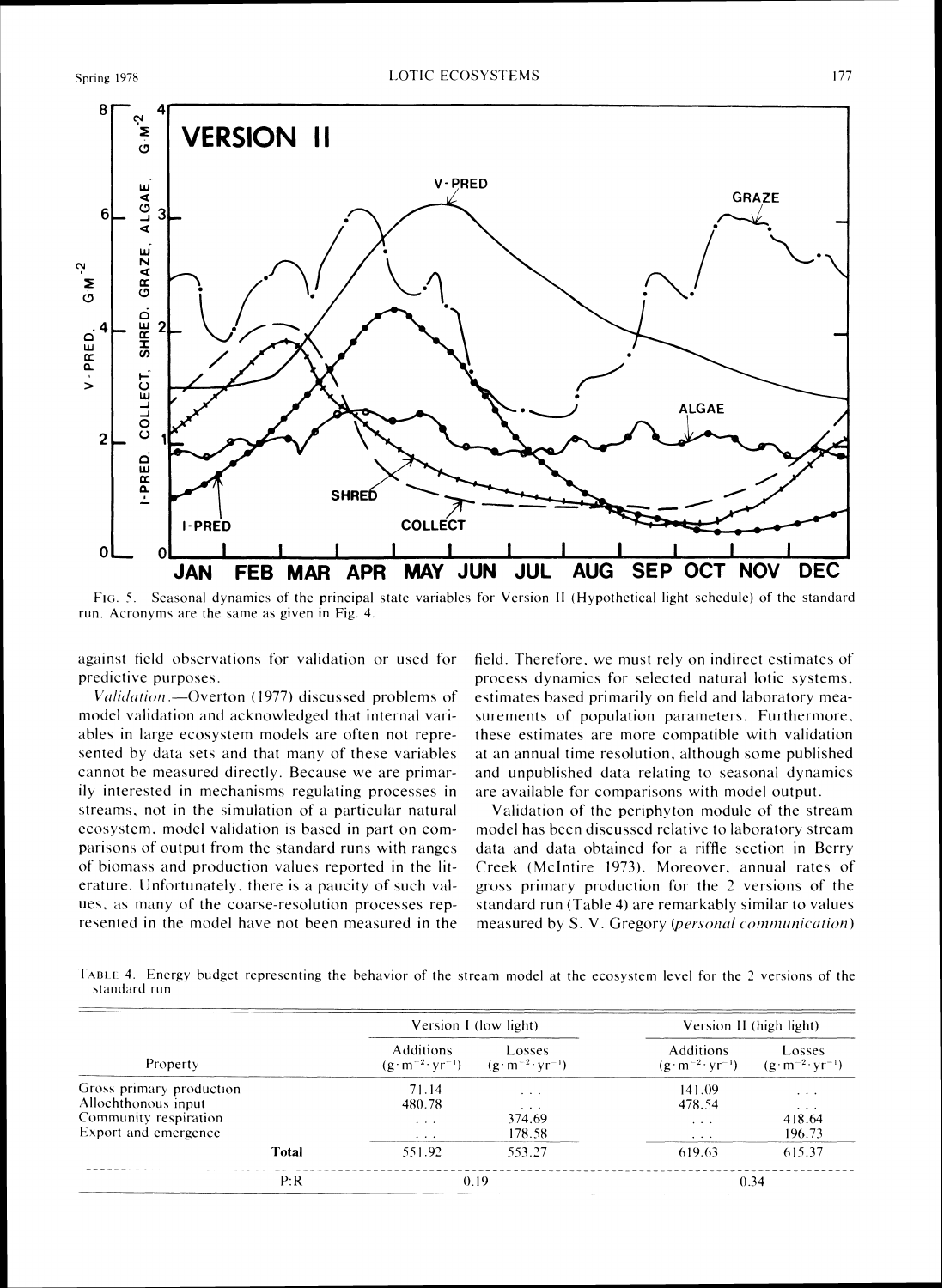for experimental sections of Mack Creek (75  $g \cdot m^{-2} \cdot yr^{-1}$  and Lookout Creek (150  $g \cdot m^{-2} \cdot yr^{-1}$ ) in the H. J. Andrews Experimental Forest. The mean periphyton biomass in a forested section of Mack Creek was  $1.6 \text{ g} \cdot \text{m}^{-2}$  (Lyford and Gregory 1975) which is comparable to values of 0.94 and 1.03  $\mu$  m<sup>-2</sup> for the standard runs (Table 2).

Most of the field or laboratory data available for comparisons with behavior of primary consumer processes (Tables 2 and 3) are for individual species populations. Data presented by Anderson (1972) and Cummins (197%) for grazing caddisflies (Glossosoma nigrior and Agapetus bifidus) are roughly comparable with grazing behavior generated by the standard runs. Cummins et al. (1973) reported a biomass of 1.43  $\frac{g}{m^2}$ (Augusta Creek, Michigan) for taxonomic entities designated as shredders (Tipula sp. and Pycnopsyche sp.). Mean biomasses associated with shredding for the standard runs are 1.23  $g/m^2$  (Version I) and 0.85  $g/m^2$ (Version 11) with a seasonal range for both versions from 0.28 to 2.78  $g/m^2$ . Indirect estimates of shredder biomass from the leaf pack data of Sedell et al. (1975) vielded maxima of  $\approx$ 1.62 (Mack Creek) and 0.24 g/m<sup>2</sup> (Watershed-lo), assuming that conifer needles are the principal food resource. The estimated mean biomass of taxa classified as collectors during an 11-mo study in Mack Creek was  $1.15$  g/m<sup>2</sup> (Grafius 1974), corresponding to 2.57 and 0.93  $g/m^2$  in Table 2 for the process of collecting.

Seasonal dynamics of a group of taxa classified as grazers in Watershed-10, a first-order stream with a mean slope of 45% (F. J. Triska and J. R. Sedell, personal communication), closely resembled the pattern of changes exhibited by Version I (Fig. 4), although the mean biomass was considerably less in the natural system. The pattern in the riffle areas in Watershed-10 indicated a maximum grazer biomass during the spring months and a decline during early summer when the system is shaded by riparian vegetation. Grafius (1977) examined the seasonal dynamics of 3 species of *Lepidostoma*, all classified as shredders, and found that the biomass of Lepidostoma quercina gradually increased during the fall in Berry Creek, reaching a maximum in January; Lepidostoma cascadense and Lepidostoma unicolor showed maxima during late spring and early summer in Mack Creek. The pattern exhibited for the process of shredding by the standard runs (Figs. 4 and 5) indicates maximum biomasses in March, 3 mo earlier than the seasonal patterns of L. cascadense and L. unicolor. This discrepancy is related to the fact that emergence schedules in the model attempt to represent a total process and do not correspond exactly to the dynamics of these particular species. In any case, model form allows for the examination of any emergence schedule of interest.

Some additional comparisons provide further evidence that the stream model is an acceptable repre-

sentation of biological processes in lotic ecosystems relative to our objectives. Production, biomass, and turnover ratios associated with the process of vertebrate predation for the standard runs (Table 2) are within the range of values given by Chapman (1968), Petrosky and Waters (1975), and Krohn (1968) for individual species of fish. Furthermore, turnover ratios for processes of grazing, shredding, and collecting are similar to those reported for aquatic insects (Waters 1969), and the dynamics of detrital processing simulated in Version I (Table 3) closely resemble the general scheme proposed by Petersen and Cummins (1974) for small woodland streams.

Modifications.—At this point we examine the behavior of Version I in the absence of the processes of predation, primary macroconsumption, and export of LPOM. In general, model behavior is realistic in the absence of such processes, i.e., state variables do not assume unrealistically high values or go to 0. With the deletion of predation, mean biomasses associated with grazing, shredding, and collecting increase to 1.13, 1.64, and 8.21  $g \cdot m^{-2}$ , respectively; while corresponding annual production rates actually decrease by 77.1%, 44.5%, and 2.8%. In the absence of predation, food supply becomes more important in the regulation of these processes, and there is a pronounced decrease in the production to biomass ratio, particularly noticeable in the process of grazing. Mechanisms accounting for these changes are discussed in another section. In any case, the annual production and mean biomass values still remain within the range of values recorded for natural streams (e.g., Hynes 1970). If macroconsumer processes (grazing, shredding, collecting, and vertebrate and invertebrate predation) are deleted, 69% of the LPOM is processed by microbial activity, 31% is exported, and gross primary production increases to 534 g·m<sup>-2</sup>·yr<sup>-1</sup>. The latter value is  $\approx 60\%$ of the annual production measured for a periphyton assemblage grown in isolation in a laboratory stream at a mean illumination intensity of 2,260 lux (McIntire and Phinney 1965). Moreover, there is a remarkable similarity between the mean biomass of periphyton predicted by the model in the absence of macroconsumer processes  $(20.1 \text{ g/m}^2)$  and that actually measured (17.2  $g/m^2$ ) for an assemblage grown in a laboratory stream for 8 mo (McIntire  $1968a$ ). If we assume all LPOM is processed (no export), production related to processes of grazing, shredding, invertebrate predation and vertebrate predation increases by 15%, 35%, 49%, and 12%, respectively; production for collecting is unaffected, while microbial decomposition and losses to shredding increase by 9% and 24%, respectively. The effect of LPOM export on model behavior is of particular interest because of the lack of field data from which to derive parameter estimates.

We also have examined changes in Version I1 (high light) in the absence of shredding. This change was initiated by introducing all allochthonous material in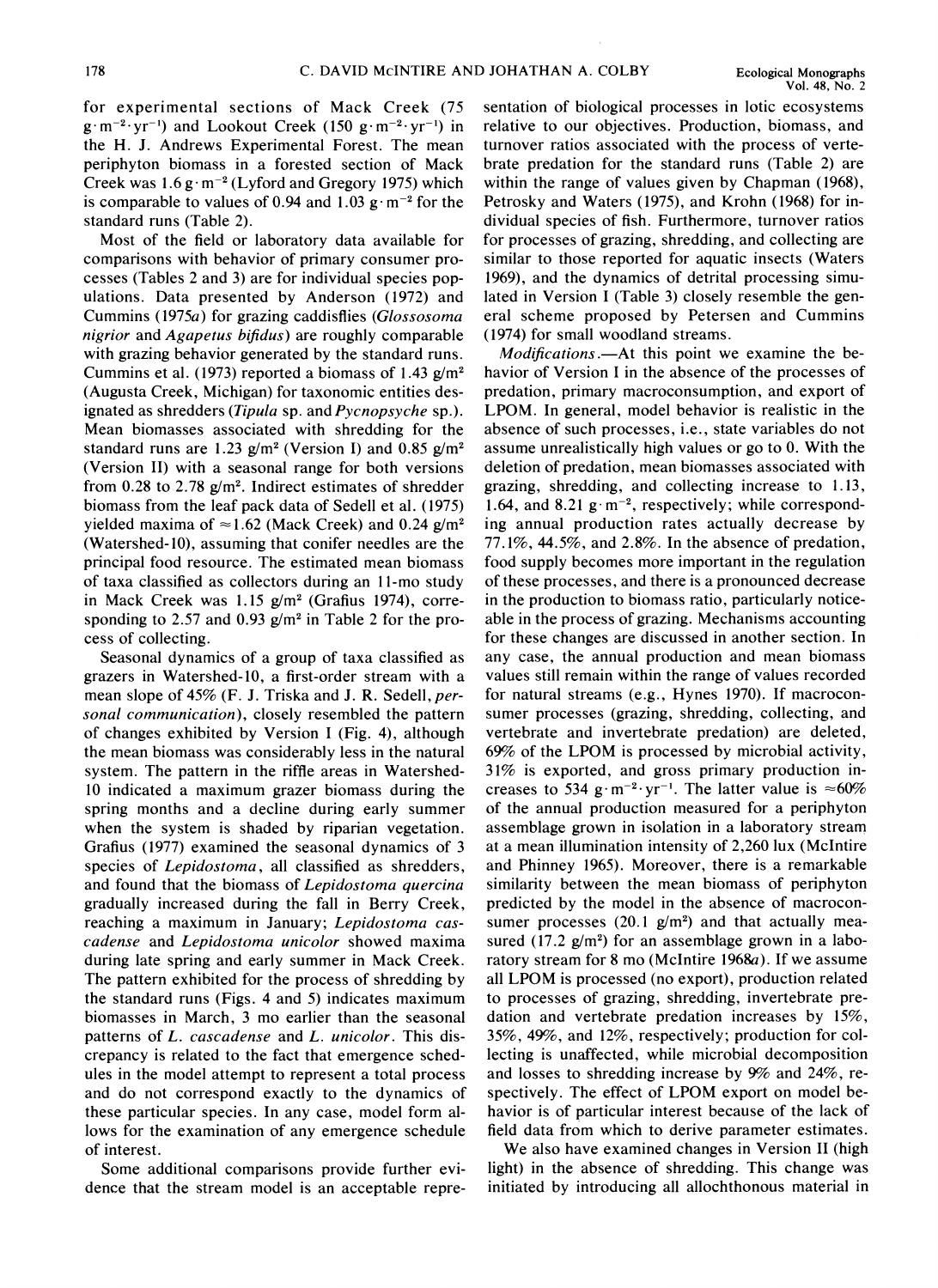the form of FPOM. Version II was selected for this manipulation because larger streams and rivers with open water are more likely to receive allochthonous inputs as FPOM than smaller, shaded streams. With the same total quantity of allochthonous material as Version II (474 g·m<sup>-2</sup>·yr<sup>-1</sup>), the input in the form of FPOM increases collector production by  $67\%$  and decreases grazer production by  $\approx 3\%$ ; the total production associated with primary consumer processes decreases by  $11\%$ . In other words, the increase in collector production does not compensate for the lack of shredding, and macroconsumer processes are less efficient in processing energy inputs without shredding. Correspondingly, the relative amounts of FPOM lost through microbial respiration, consumption by collecting. and export in the absence of shredding are 42%, 27%, and 31%, respectively, as compared to 38%, 37%, and 25% for Version II with shredding. Moreover, gross primary production is  $141 \text{ g} \cdot \text{m}^{-2} \cdot \text{yr}^{-1}$ in both cases, and production related to predation as a total process decreases by  $15\%$  without shredding. Obviously, such changes may not necessarily take place along the continuum from small streams to larger rivers, as water column processes assume more importance as stream order increases and the stream bed may become less suitable for periphyton growth.

*Analysis of mechanisms.*—Although Figs. 4 and 5 indicate seasonal dynamics for the standard runs. mechanisms accounting for such dynamics are not obvious from plots of state variables. In particular. we are interested in mechanisms controlling (or limiting) biological processes in streams. For example, processes of grazing, shredding, and collecting in natural streams may be constrained by the genetic constitution of the organisms involved in the process and associated life history phenomena (e.g., the emergence pattern), by physical properties of the system  $(e.g.,)$ temperature and current velocity). and by food supply and the process of predation. To understand lotic ecosystem dynamics, we must be able to evaluate the relative importance of such controlling factors in time and in space along the continuum. In this respect, modeling can help by generating output in a form that partitions out limiting effects of various control variables on the specific growth rate of biomass related to a particular process. This approach is demonstrated now for Version I of the standard run.

The specific growth rate at time k of the biomass associated with a process when food is present in unlimited supply is given by

$$
g_0(k) = [X(k)]^{-1} [b_3D(k) - R(k)], \qquad (32)
$$

assuming no losses from predation or emergence (export). As indicated above,  $X$  is the total biomass,  $D$ is the demand for food (Eq. 22),  $b_3$  is the fraction of the dernand that is assimilated (i.e.. the assimilation efficiency), and  $R$  is the rate of respiration. It is interesting to note that  $g_0$  is analogous to the intrinsic rate of natural increase as defined by Birch (1948). In other words,  $g_0$  is a growth rate per unit biomass in an environment with unlimited resources and free from negative effects from other processes: it is a function of density-independent factors only, temperature in the case of the standard runs (Eqs. 15 and 22). If food supply is not unlimited, the specific growth rate, in the absence of emergence and predation, is

$$
g_1(k) = [X(k)]^{-1} [b_3 C(k) - R(k)], \qquad (33)
$$

where C is the actual consumption rate from Eq. 21. If we add the negative effects of emergence, vertebrate predation. and invertebrate predation, in that order, the equations become

$$
g_2(k) = [X(k)]^{-1} [b_3 C(k) - R(k) - EM(k)], \qquad (34)
$$

$$
g_3(k) = [X(k)]^{-1} [b_3 C(k) - R(k) - EM(k) - PV(k)],
$$
\n(35)

and

$$
g_4(k) = [X(k)]^{-1} [b_3C(k) - R(k) - EM(k) - PV(k) - PI(k)],
$$
\n(36)

where EM, PV, and PI are derived from Eqs. 16, 18, and 19. Therefore. limiting effects of food resources. emergence or export. vertebrate predation. and invertebrate predation are  $g_0 - g_1$ ,  $g_1 - g_2$ ,  $g_2 - g_3$ , and  $g_3 - g_4$ , respectively.

Next, we define  $g<sub>r</sub>$  as the actual or realized specific growth rate associated with a particular process. In the stream model,  $g_r = g_4$  for grazing, shredding, and collecting:  $g_r = g_3$  for invertebrate predation: and  $g_r$ =  $g_1$  for vertebrate predation after  $M_v(k)$  is included within the parentheses. To analyze state variable dynamics, we simply plot  $g_0$ ,  $g_r$ , and all relevant  $g_i$  i= 1.  $2, \ldots, g_{r-1}$  against time and examine the areas between the curves relative to a plot of the corresponding state variable.

An analysis of state variable dynamics for Version 1 is illustrated in Fig. 6 and 7. The process of grazing is clearly food limited throughout the year, though not as strongly so in early spring and mid-fall when periphyton production is relatively high (Figs. 4 and 6). Limiting effects of emergence and predation are minor and apparent only during the spring months. In contrast, food is virtually unlimited (demand is satisfied and  $g_0 = g_1$ ) with respect to shredding, except for a short period in early summer. Emergence limits the process in the spring, late summer, and early fall; whereas predation exerts some control from December through May. Food resources also have relatively little controlling influence on collecting as compared to emergence and predation (Fig. 7); emergence is important during spring and fall, while predation has its maximum effect during the first half of the year. Biomasses related to vertebrate and invertebrate predation tend to grow exponentially from January through April. but then become strongly food limited during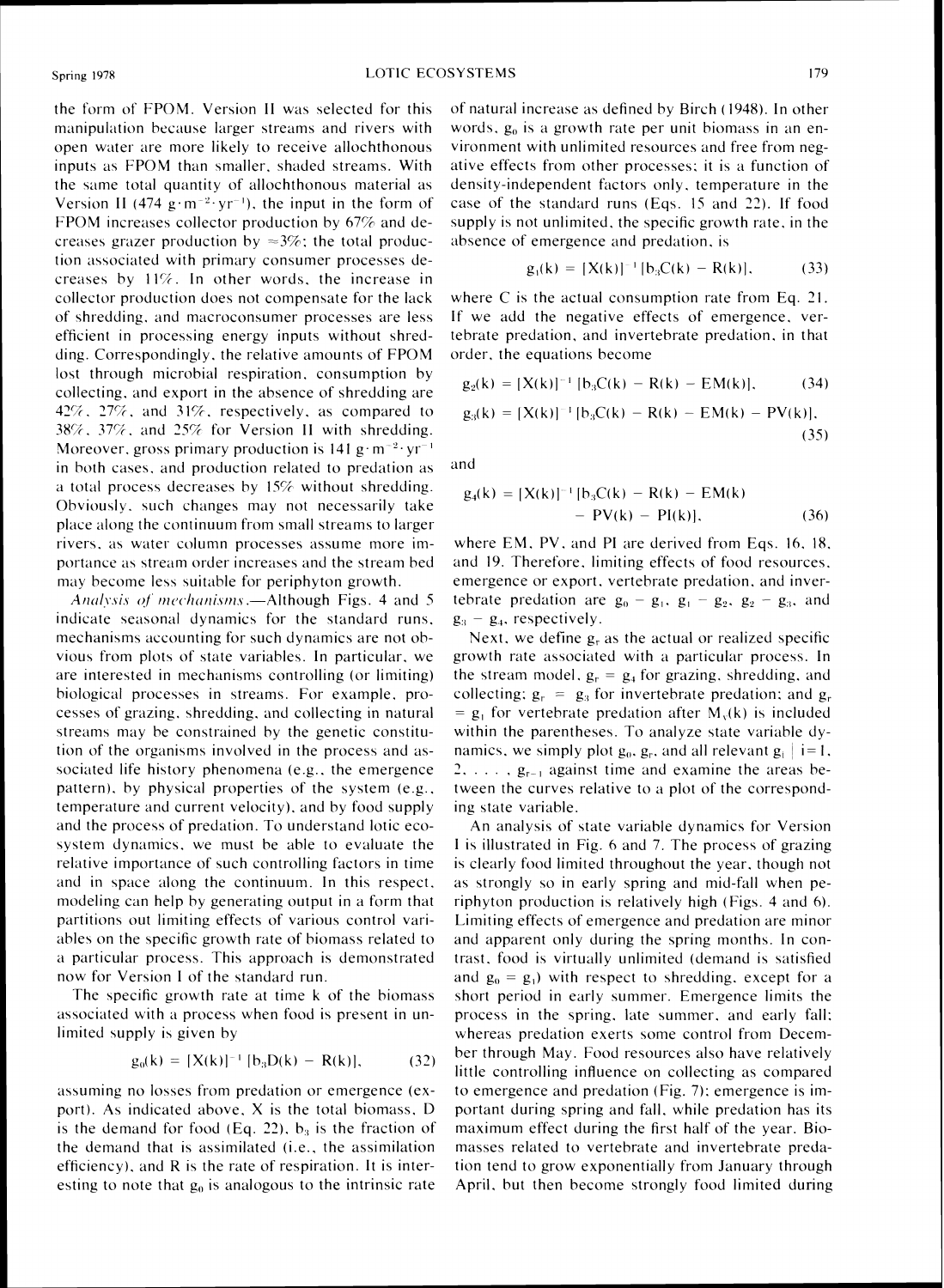

FIG. 6. A family of specific growth rates representing processes of grazing and shredding for Version I of the Standard run.  $g<sub>0</sub>$  is the rate in an environment with unlimited resources (food), and  $g_r$  is the actual or realized rate.

the rest of the year. Invertebrate predation is inhibited to some degree by vertebrate predation during the spring.

Summarizing, analysis of state variable dynamics in Version I suggests that regulation of biological processes in streams is complex and the mechanisms vary in time and from process to process. Figures 6 and 7 simply indicate mechanisms for 1 particular case, however, we have found it useful to generate plots of specific growth rates from Eqs.  $32-36$  as part of the regular output for each simulation run. Obviously. in any natural ecosystem, biological processes are ultimately constrained by the genetic constitution of organisms involved in each process, a constraint expressed in the model by aspects of the mathematical structure and the parameter values considered appropriate.



FIG. 7. A family of specific growth rates representing processes of collecting, invertebrate predation, and vertebrate predation.  $g_0$ ,  $g_r$  and the limiting effects are the same as given in Fig. 6.

#### Stream dynamics relative to energy inputs

Inputs of energy into lotic ecosystems include solar radiation and allochthonous organic matter. The latter can be represented by large particulate organic matter resistant to decay (logs, branches. twigs. and bark). whole leaves, leaf fragments, fine particulate organic matter (0.0005 mm  $\lt$  diameter  $\lt$  1 mm), and dissolved organic matter (Boling et al. 1975: Cummins 1974). Such materials are introduced either directly as litterfall or by lateral movement across the land surface. Moreover, allochthonous materials vary considerably with respect to their relative availability as food for macroconsumers and the time required for microorganism conditioning (Petersen and Cummins 1974: Sedell et al. 1975). As streams gradually change along a continuum from relatively small. shaded streams to larger. more-exposed channels. the ratios of various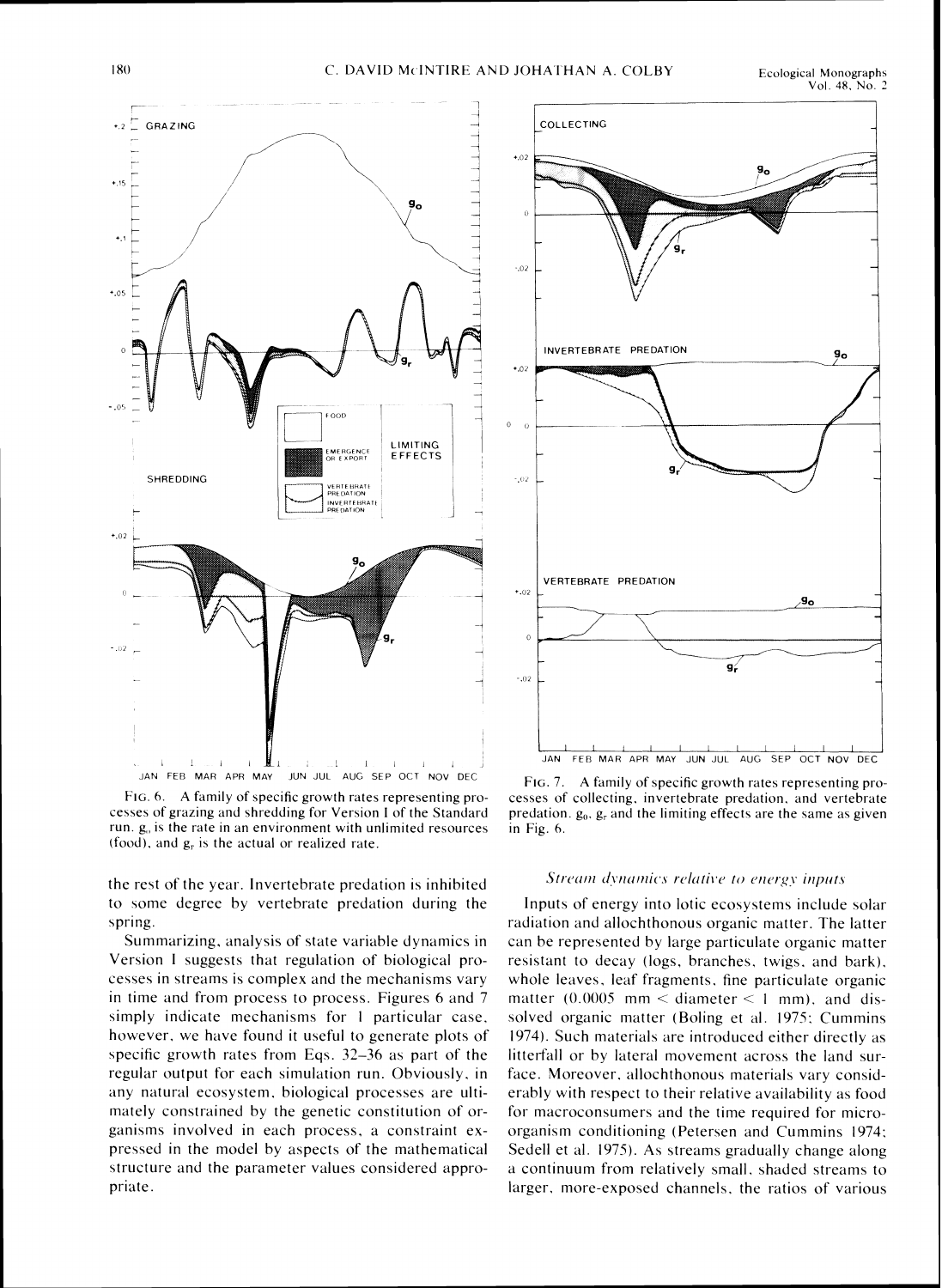

FIG. 8. Three-dimensional histograms representing grazing, shredding, and collecting process dynamics in terms of production  $(g \cdot m^{-2} \cdot yr^{-1})$  and mean biomass  $(g/m^2)$  in response to energy inputs. Scaling is relative to Version 1 of the standard run, i.e., coordinates (A, Y). Dotted lines are for visual aid only. LPOM represents large particle detritus.

allochthonous inputs to the input of solar energy tend to change in a predictable way characteristic of geographical location. Therefore, we are interested in identifying general hypotheses that relate lotic dynamics to energy inputs within the context of the current continuum theory. For this purpose, the stream model can help by examining the behavior of biological processes relative to energy inputs.

Figures 8 and 9 illustrate fine-resolution behavior of the stream model relative to selected schedules of solar radiation and allochthonous organic matter (LPOM). Model behavior is summarized in terms of annual production and mean biomass, and the values were derived from Table 2 and similar tables of output. Each illustration is presented as a 3-dimensional histogram with the extremities connected by dotted lines to aid in interpretation. Inputs of solar radiation include the Berry Creek schedule (A), the hypothetical schedule (C), one half the daily intensity of the hypothetical schedule (B), and full sunlight (D); relative to total annual radiation,  $A < B < C < D$ . In this



FIG. 9. Three-dimensional histograms representing invertebrate predation, vertebrate predation, and periphyton (AL-GAE) process dynamics in terms of production  $(g \cdot m^{-2} \cdot yr^{-1})$ and mean biomass  $(g/m^2)$  in response to energy inputs. Scaling format is the same as given in Fig. 8.

case, full sunlight is a constant intensity above which there is no effect on rates of primary production  $(>26,000$  lux). Inputs of LPOM include the Watershed-10 schedule of the standard runs  $(Y)$ , one third the Watershed-10 schedule  $(X)$ , double the Watershed-10 schedule  $(Z)$ , and no allochthonous material  $(W)$ ; therefore,  $W < X < Y < Z$ . Values in each graph are scaled relative to Version I of the standard run, i.e., coordinates (A, Y); Version II is represented by coordinates  $(C, Y)$ .

Mean biomass involved in the process of grazing increases with an increase in light energy, but is unaffected by the different LPOM schedules (Fig. 8). However, the corresponding annual production increases with increasing LPOM, the mechanism of which is not intuitively obvious. An analysis of families of growth curves similar to those illustrated in Figs. 6 and 7 indicates that an increase in grazer production channels into predation rather than into the maintenance of a larger biomass. An increase in biomass associated with predation is stimulated through the effect of LPOM on the processes of shredding and collecting (Figs. 8 and 9). In the absence of predation,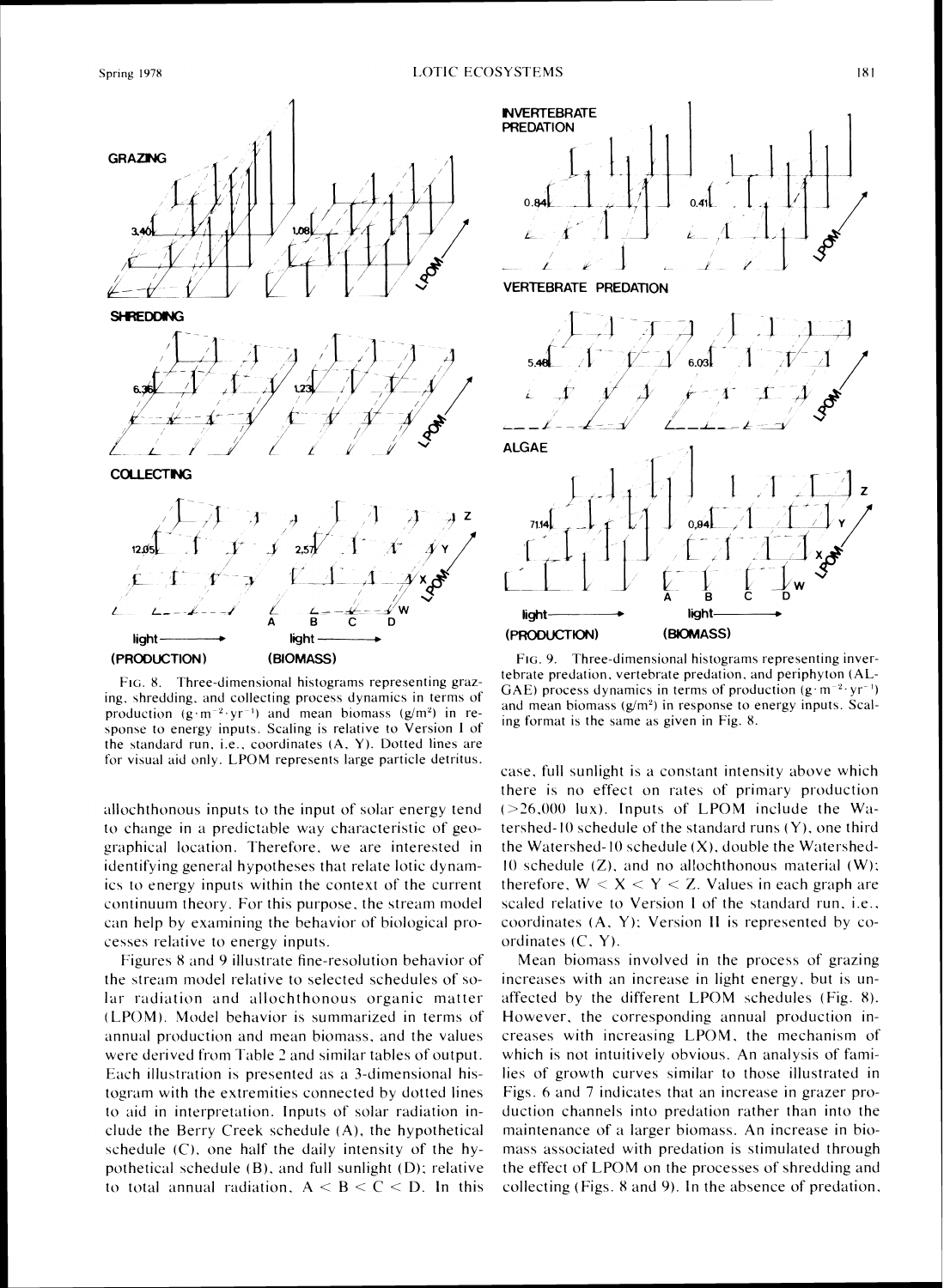the energy involved in the maintenance of a primary macroconsumer process is relatively high, i.e., the proportion of energy lost through respiration is high. Therefore, grazer production (assimilation minus respiration) tends to increase with an increase in predator pressure because a smaller proportion of energy goes for maintenance. The conspicuous difference between grazer production for schedules C and D at 0 LPOM is primarily related to food resource (periphyton production) during the period of the year when daylengths are relatively long and shading by riparian vegetation is most pronounced. The relatively high periphyton production channels into predator production and biomass through the process of grazing, an effect that feeds back to the grazing process by increasing the production to biomass ratio.

Several other aspects of Figs. 8 and 9 require discussion. First, model behavior indicates that an increase in light energy enhances periphyton production, but has relatively little effect on periphyton biomass. In this case, the increase in production is simply consumed by the process of grazing, a response discussed in an earlier paper (McIntire 1973). This behavior suggests that periphyton biomass is a relatively poor index to a lotic system's ability to support grazing. Second, the response of shredding and collecting to increasing light energy at a relatively high input of LPOM requires explanation. The processes of shredding and collecting are regulated primarily by predation and life history phenomena (emergence) with the Y and Z detritus schedules. At maximum light (schedule D), grazer production is relatively high as noted above, and this production supports a relatively high production and biomass for the process of invertebrate predation (Fig. 9). Since shredding and collecting are regulated by predation rather than food resources, biomasses and annual production rates associated with these processes decrease with increasing pressure from predation as the input of solar energy increases.

In general, model behavior indicates that the response of a biological process to different energy inputs depends on the mechanisms that regulate that process. If a process is regulated by food supply (resource limitation), its annual production tends to increase as pressure from predation increases, while mean biomass may or may not be affected appreciably. In contrast, an increase in predation tends to decrease both mean biomass and annual production in processes regulated primarily by predation and life history phenomena.

Changes in energy inputs along a continuum from shaded, headwater streams to larger, more-exposed streams can be conceptualized roughly as a trajectory from coordinates  $(A, Y)$  or  $(A, Z)$  to say,  $(D, W)$  or (D, X) of the grids in Figs. 8 and 9. Other coordinates on the grid represent energy inputs of an unusual nature or perhaps inputs more characteristic of man-related perturbations. For example, the vicinity of (A,

W) or (A, X) could represent a clear-cut watershed in which a narrow strip of vegetation was allowed to remain intact along the stream channel, and (D, Z) could represent an exposed channel receiving organic effluents from domestic or industrial activities. In any case, relative to the annual production rate, model behavior indicates that shredding, collecting, and vertebrate predation decrease slightly and grazing and invertebrate predation increase along the hypothetical trajectory; primary production also increases, but mean periphyton biomass changes very little.

#### Coarse-resolution dynamics

The hierarchical structure of the stream model (Figs. 1 and 2) provides an excellent opportunity to explore ecosystem dynamics at different levels of organization. In the previous sections, we were concerned primarily with the fine-resolution dynamics of the biological processes represented in the model. With appropriate changes in model structure, processes of grazing, shredding, collecting, invertebrate predation, and vertebrate predation theoretically can be decomposed even further into subsystems which may be examined relative to their level behavior or mechanistically in terms of their subsystems. In fact, most ecologists feel more comfortable with levels of resolution finer than those represented in the stream model. However, we have carefully avoided preoccupation with such detail by design, and prefer, instead, to investigate model behavior at levels of resolution coarser than those mentioned above, i.e., at the levels of herbivory, detritivory, primary consumption, predation, and the entire ecosystem. This approach is pursued because of our contention that ecosystem theory can be developed more rapidly at this time by the generation and examination of hypotheses relative to biological organization above the population level.

An example of coarse-level resolution model behavior is given in the form of responses to the grid of energy inputs (Figs. 10 and 1I). Again, production represents the total, net elaboration of tissue per unit time, 1 yr in this case, regardless of the fate of that tissue. Production equations in terms of herbivory (h), detritivory (d), primary consumption (pc), and predation (p) are:

$$
Prod(h) = GPP - R_a - R_g;
$$
 (37)

$$
Prod(d) = A_s + A_{c-a} - R_s - R_c;
$$
 (38)

 $\text{Prod}(pc) = \text{GPP} + A_s + A_{c-a} - R_a - R_s - R_s - R_c;$ (39)

$$
Prod(p) = Ai + Av-pc + Av-dft - Ri - Rv.
$$
\n(39)

In these expressions, the symbols refer to gross primary production (GPP); assimilation associated with processes of shredding  $(A_s)$ , and invertebrate predation  $(A_i)$ ; and respiration associated with periphyton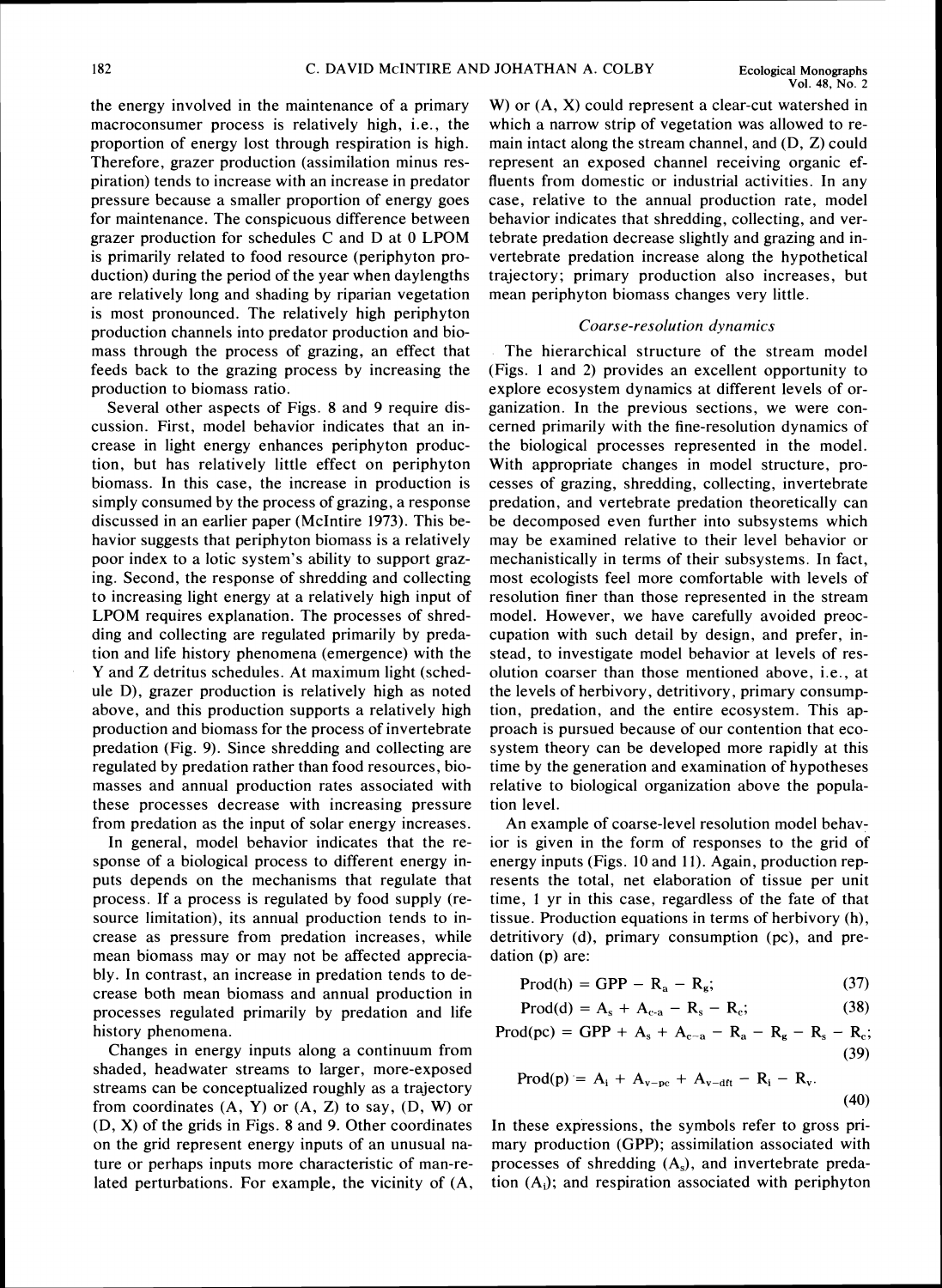

FIG. 10. Three-dimensional histograms representing herbivory, detritivory, and primary consumption process dynamics in terms of production  $(g \cdot m^{-2} \cdot yr^{-1})$  and mean biomass  $(g/m<sup>2</sup>)$  in response to energy inputs. Scaling format is the same as given in Fig. 8.

processes  $(R_n)$  and processes of grazing  $(R_n)$ , shredding  $(R_s)$ , collecting  $(R_c)$ , invertebrate predation  $(R_i)$ , and vertebrate predation  $(R_v)$ . Assimilation by collecting  $(A_{\epsilon=2})$  includes only allochthonous organic material that does not originate from tissue elaborated within the system. For example, while the assimilation of shredder feces (allochthonous origin) is included in the term  $A_{c-a}$ , assimilation of grazer feces (periphyton origin) is excluded. The amount of total collector assimilation that is additive in Eqs. 38 and 39 is derived from only a part  $(F_{c-a})$  of the available food supply. Here.

$$
F_{c-a} = \text{Mech-FPOM} + S_f
$$
  
+ [(S\_f + \text{Mech-FPOM})/(Total FPOM)]  
(1 - b<sub>3c</sub>)C<sub>c</sub>, (41)

where Mech-FPOM is mechanical transfer from LPOM,  $S_f$  is FPOM (feces) generated by shredding, and the other term represents that proportion of collector feces originally derived from shredder feces and Mech-FPOM. The latter is calculated from the consumption rate  $(C_c)$  and assimilation efficiency  $(b_{3c})$  for the process of collecting. These complications arise from the fact that the process of collecting can recon-

#### **PREDATION**



FIG. 11. Three-dimensional histograms representing predation and total stream process dynamics in terms of production  $(g \cdot m^{-2} \cdot yr^{-1})$  and mean biomass  $(g/m^2)$  in response to energy inputs. Values for total stream do not include nonperiphytic microbial production ( $+A_b - R_b$ ) or biomass. Scaling format is the same as given in Fig. 8.

sume its own feces. Assimilation by vertebrate predation is restricted to the assimilation resulting from consumption of primary consumer biomass  $(A_{v-ne})$ and drifting material  $(A_{x-dn})$ . In its present form, the model treats drift as an input from outside the system; the emergence rates of grazing, shredding, collecting, and invertebrate predation are used as an index to this input  $(Eq. 24)$ .

In the model, microbial decomposition of allochthonous material is expressed by rates of respiration associated with the various detrital components. Therefore, Eqs. 38 and 39 are theoretically incomplete, relative to natural streams, as the model does not monitor this microbial production and biomass. However, model behavior for detritivory and primary consumption is reported here in terms of these equations (Fig. 10), and problems associated with estimates of microbial production and biomass are discussed relative to total ecosystem behavior (Eqs. 42-46).

The process of herbivory responds to changes in the light schedule but is relatively unaffected by the LPOM schedule (Fig. 10). The model predicts that biomass for herbivory (periphyton biomass plus grazer biomass) and production associated with herbivory both increase with an increase in light energy. Interestingly, the patterns of production and biomass are similar to corresponding patterns for periphyton and grazing, respectively (Figs. 8 and 9). In other words, periphyton processes dominate the production pattern and grazing dominates the pattern of biomass. An analysis of growth curves analogous to Eqs. 32–36 in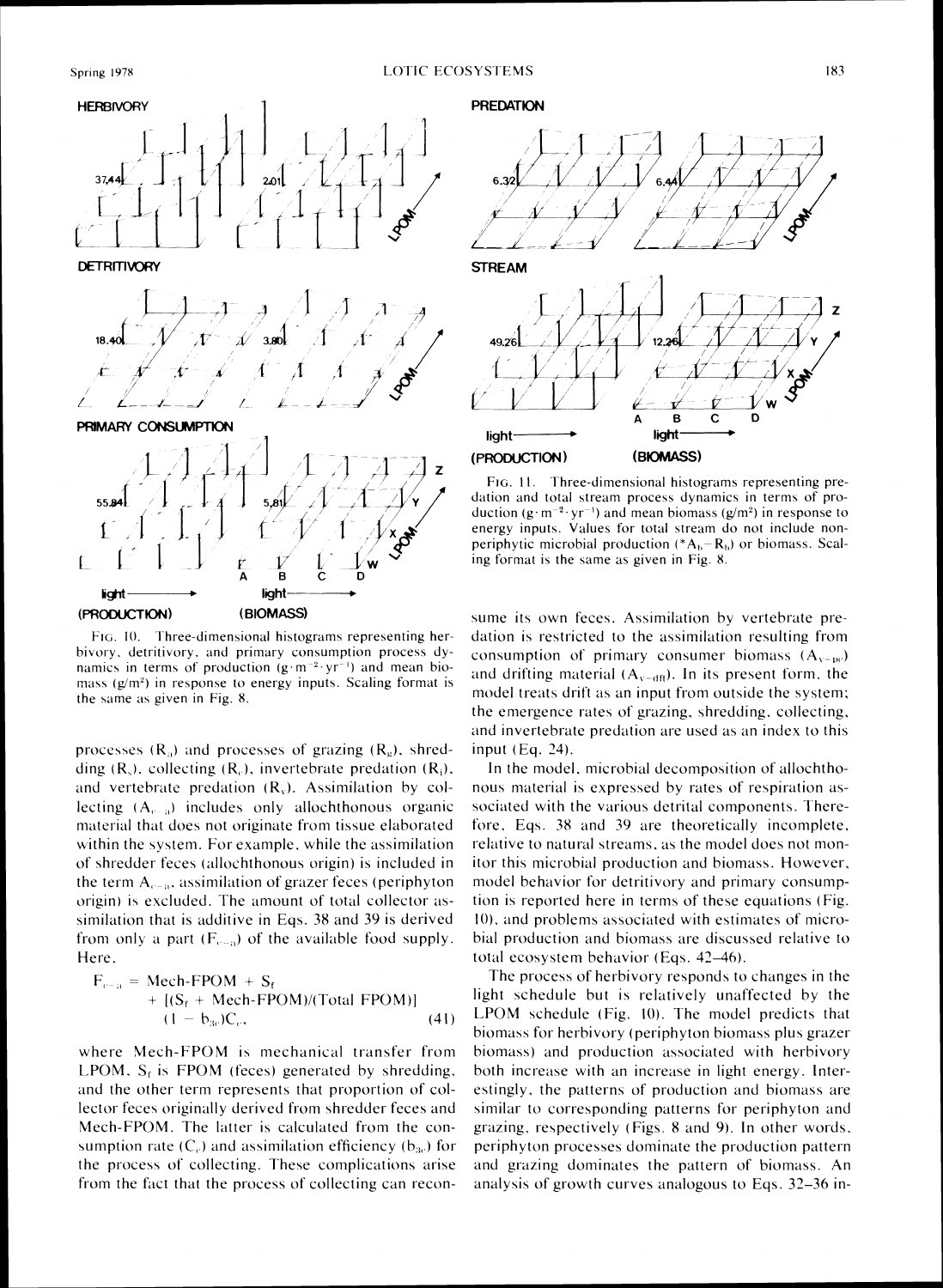dicates that herbivory is regulated primarily by light and nutrient resources.

Pattern in the process of detritivory as expressed by Eq. 38 is simply the summation of corresponding patterns in shredding and collecting, as the latter processes are additive (Figs. 8 and 10). In the absence of LPOM, detritivory is identical to collecting. At relatively low inputs of light energy and LPOM, e.g., coordinates  $(A, X)$  and  $(B, X)$ , the process is mostly regulated by mechanisms that control collecting: food limitation, life history phenomena (emergence), and predation. However, at LPOM schedules Y and Z and at coordinates (D, X), detritivory is regulated about equally by mechanisms controlling shredding and collecting, *i.e.*, predation and emergence. As noted earlier, an increase in light energy generates additional predator pressure on shredding and collecting. At  $L$ POM schedule  $X$ , the relative importance of predation increases more rapidly in the regulation of collecting than shredding as the input of solar energy increases from schedules A through D. As a result, production associated with shredding actually increases slightly with increasing light energy while the process is still regulated primarily by food limitation and emergence. In contrast, the degree of predator regulation is sufficient to cause a decrease in production associated with collecting as the input of light energy increases from schedules B through D. Consequently, there are corresponding changes in the relative importance of shredding and collecting in relation to the regulation of detritivory.

Production dynamics of primary consumption as expressed by Eq. 39 are regulated primarily by mechanisms that control periphyton dynamics. In this respect, primary consumption is similar to herbivory. Relative to annual production and mean biomass, the summation of herbivory and detritivory generate the patterns of primary consumption (Fig. 10). The values are additive because there is an absence of energy exchange between herbivory and detritivory in the form of macroconsumption of living tissue. Annual production associated with primary consumption increases with an increase in total solar radiation, whereas the mean biomass involved in the process is relatively unaffected by either the light or LPOM schedules.

While production dynamics of primary consumption are related to the input of solar energy, the process of predation (Eq. 40) is more closely associated with the LPOM schedules (Fig. 11). Also, the dynamics of predation depends in part on the competition weighting factor  $(b_4$  of Eqs. 29 and 30), a parameter that needs further investigation. Relative to annual production, processes of invertebrate and vertebrate predation are not additive. At a low input of solar energy (schedules A and B) and  $b_4$  value of 0.8, predation is regulated mostly by mechanisms controlling vertebrate predation, but at high levels of solar energy (schedules C

and D), the relative importance of mechanisms controlling invertebrate predation increases to about one third of those regulating vertebrate predation. At 0 or low LPOM inputs (schedules W and X), annual production and mean biomass increase with increasing solar energy, but at schedules Y and Z values are not affected appreciably by the different light schedules. At the higher LPOM and light schedules, the relatively high production associated with grazing channels into invertebrate predation which effectively competes with vertebrate predation for food resources. Hence, production associated with invertebrate predation increases, while corresponding production for vertebrate predation decreases. The process of predation therefore exhibits relatively little variation at LPOM schedules Y and Z.

The concept of stream productivity is ambiguous and usually means the capacity of a body of water to produce organic matter in some particular form, a product of interest (Ivley 1945), or is used as a synonym for "rate of production" of an arbitrarily selected group of organisms of special interest to the investigator (Odum 1971). For our purpose, we define the rate of production for the total stream ecosystem as

$$
Prod(S) = GPP + A_d - CR, \qquad (42)
$$

where GPP represents the rate of gross primary production,  $A_d$  is the rate of assimilation for the biomass involved in the processing of allochthonous organic materials, and CR is the rate of community respiration. In terms related to the stream model,

$$
A_{d} = A_{s} + A_{c-a} + A_{v-dft} + {}^{*}A_{b}, \qquad (43)
$$

and

$$
CR = R_a + R_{\kappa} + R_{\rm s} + R_{\rm c} + R_{\rm i} + R_{\rm v} + R_{\rm b}.
$$
\n(44)

Here,  $*A_b$  represents the assimilation rate for microbes processing allochthonous detritus,  $R<sub>b</sub>$  is the rate of respiration for microbes not associated with the periphyton, and the other terms are defined above. In the model,  $A_s$  and  $A_{c-a}$  are conceptualized as direct assimilation of LPOM and FPOM, respectively, and it is assumed that the assimilation of microbial biomass by shredding and collecting is negligible. In reality, insects involved in processing LPOM and FPOM often derive a significant amount of energy from microbial populations associated with detritus. Therefore, it is important to emphasize that the application of Eq. 43 to a field problem requires a partitioning of shredder and collector assimilation into direct detrital assimilation and microbial assimilation, as the latter is not additive to \*A<sub>b</sub>.

If the system is in a steady state (*i.e.*, no net change in mean biomass),  $Prod(S)$  also is equal to the summation of losses resulting from emergence and export of living tissue elaborated within the system. That is,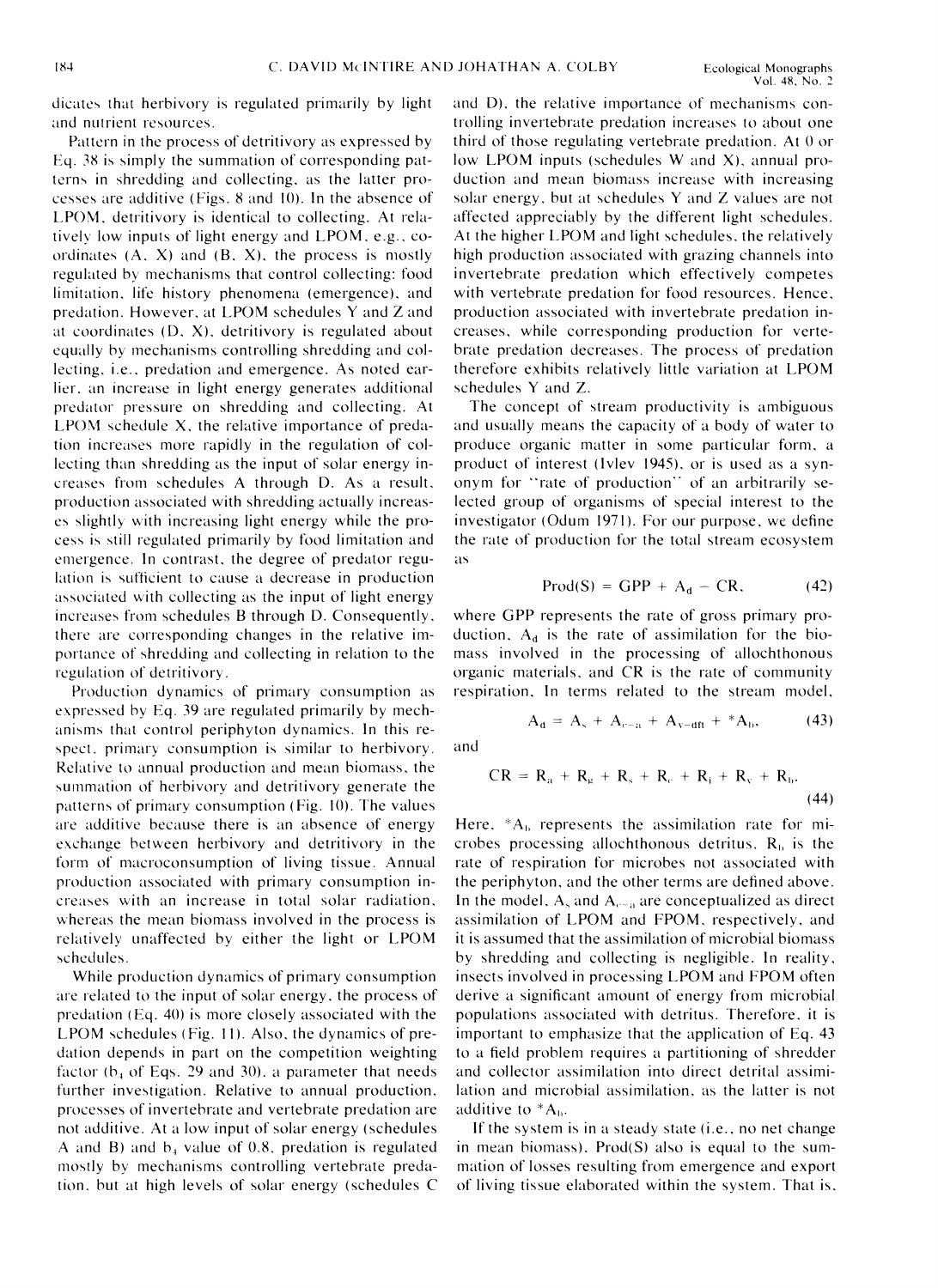$$
Prod(S) = EMg + EMs + EMc + EMi + Ea + Mv + Ef,
$$
\n(45)

where  $EM_{g}$ ,  $EM_{s}$ ,  $EM_{c}$ , and  $EM_{i}$  are emergence and export for processes of grazing, shredding, collecting, and invertebrate predation;  $E_a$  is export of periphyton;  $M<sub>x</sub>$  is the natural mortality associated with vertebrate predation, treated by the model as export; and  $E_f$  represents the export of feces derived from tissue elaborated within the system. If we assume that collecting is confined to the consumption of  $F_{c-a}$  only, this process is treated the same as shredding; and

$$
E_f = G_t + I_f + V_f, \qquad (46)
$$

where  $G_i$ ,  $I_f$ , and  $V_f$  are equal to the fecal losses from grazing, invertebrate predation, and vertebrate predation, respectively. However, if some of the FPOM consumed by collecting is assumed to originate from material elaborated within the system, then  $G_f$ ,  $I_f$ , and  $V_f$  represent only feces not consumed by collecting, and an additional term must be included to represent elaborated material ultimately lost as feces by collecting. Actually, GPP and \*A<sub>b</sub> account for most of the total stream production, and model behavior indicates that collector production derived from living tissue elaborated within the system (total FPOM –  $F_{c-a}$ ) is usually  $\leq 2\%$  of this total.

There are probably no reliable estimates of the rate of production for a total stream ecosystem receiving sizeable inputs of allochthonous organic materials. The principal difficulty comes with field measurements of microbial production resulting from decomposition of allochthonous detritus. The stream model accounts for all terms of Eqs. 42–46 except  $A_b$ . Therefore, the grids representing the total stream as an ecosystem in Fig. 11 do not include the part of microbial production and biomass associated with the processing of allochthonous organic material. This deficiency obviously affects the pattern of annual stream production, but probably has relatively little effect on the corresponding pattern of mean biomass. The latter is affected relatively little by energy inputs when the LPOM input is either the Y or Z schedules (Fig. 11). The pattern of annual stream production calculated from Eq. 42 minus microbial production from the processing of allochthonous material ( $^*A_b - R_b$ ) is similar to the corresponding pattern of periphyton production (Fig. 9), as the turnover ratio of the periphyton greatly exceeds that of the macroconsumers involved in detritivory. Consequently, it is of considerable interest to know the effect of  $(^*A_b - R_b)$  on the annual pattern of stream production, particularly since the dynamics of organisms with relatively short generation times and a small biomass essentially determine the rate of production at the ecosystem level.

Odum (1957) assumed that the average production:assimilation ratio for bacteria is 9%. Jones (1975) suggested that this efficiency could be an underestimate for bacteria, but it may be a reasonable estimate for the entire heterotrophic microbial assemblage. We have recalculated stream production for the grid using Eq. 42 while assuming efficiencies (production: assimilation) of  $9\%$  and  $18\%$  (Fig. 12). In general, inclusion of the assumed values for  $*A_b$  simply increases total stream production and demonstrates an intuitively obvious relationship between total energy inputs and the rate of production at the ecosystem level. Of more interest, however, is the pattern of production along a hypothetical trajectory from the neighborhood of  $(A, Y)$  or  $(A, Z)$  to  $(D, W)$  or  $(D, Z)$ , the trajectory corresponding to energy inputs along the river continuum. Values in both grids of Fig. 12 change relatively little along the hypothetical trajectory. Therefore, the model predicts that total stream production per unit area, as defined in Eq. 42, remains essentially the same along a continuum of energy inputs corresponding to gradual changes from low lighthigh allochthonous inputs (stream order 1 or 2) to high light-low allochthonous inputs (ca. stream order 4). If we accept the hypothesis that annual stream production changes relatively little along the continuum. large local deviations from the mean rate of production in natural streams may represent a system's response to an unusual perturbation (e.g., introductions of toxic substances, nutrients, or organic wastes, canopy removal by logging activities, channelization). Unfortunately, the constant-production hypothesis is difficult to test in the field because of the problem of measuring heterotrophic microbial production.

## Dynamics relative to canopy removal

Systems analysis is sometimes used to predict ecosystem dynamics in relation to alternative management strategies and man-caused perturbations (e.g., Watt 1968). Although the stream model was not developed specifically for such simulations, its structure is sufficient to provide some interesting hypotheses concerning the effects of logging practices on lotic ecosystems in the Pacific Northwest. In this section, we present the simulation of stream dynamics following the management practice of clear-cut logging and slash burning.

In western Oregon, streams draining undisturbed, forested watersheds often contain very low concentrations of nitrogen, a nutrient that tends to limit the process of primary production at relatively high illumination intensities  $(>25,000 \text{ lux})$ . In the example presented here, we assume that nitrate is the limiting nutrient and base parameter estimation on recent experiments of S. V. Gregory (personal communication). More specifically, we have changed Eq. 2 of McIntire (1973) to the form

$$
P_{\max N} = \begin{cases} 1.0 \text{ if } N \ge 0.5 \\ c_1 + c_2 N \text{ if } 0.001 \le N \le 0.5 \\ \frac{c_3 N}{1 + c_3 N} \text{ if } N < 0.001 \end{cases} \tag{47}
$$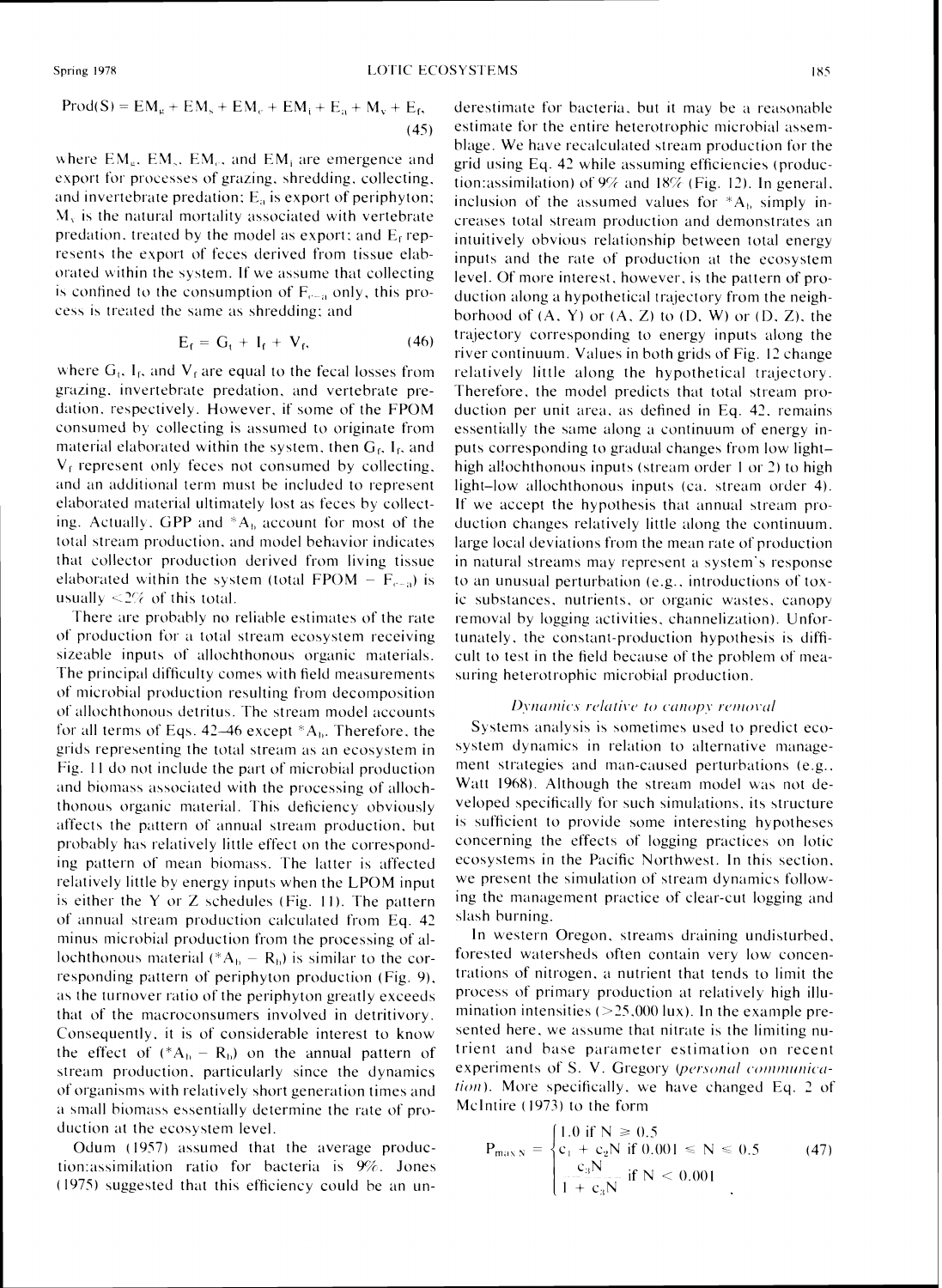

FIG. 12. Three dimensional histograms representing total stream production (g·m<sup>-2</sup>·yr<sup>-1</sup>) in response to energy inputs, assuming production-assimilation ratios of  $9\%$  (\*A<sub>b</sub> =  $R<sub>b</sub> \div 0.91$  and 18% (\*A<sub>b</sub> =  $R<sub>b</sub> \div 0.82$ ) for nonperiphytic microorganisms. Scaling format is the same as given in Fig. 8.

where N is the nitrate concentration (mg/litre) and  $c_1$ ,  $c<sub>2</sub>$ , and  $c<sub>3</sub>$  are parameters estimated from Gregory's data. In our present representation,  $c_1$ ,  $c_2$ , and  $c_3$  assume values of  $0.21$ , 1.58, and 268.36, respectively; and  $U_{\text{max}}$  of Eq. 1 in McIntire (1973) is rescaled to a value of 2.945  $0_2 \cdot m^{-2} \cdot h^{-1}$ . The nitrate schedule used for the standard runs and for runs illustrated by the grid (Figs. 8-12) was obtained from the data of Fredriksen (1971) for a small stream draining an undisturbed watershed in the H. J. Andrews Experimental Forest. Mean nitrate concentration for this schedule is  $0.004$  mg/litre.

The practice of clear-cut deforestation usually accelerates the addition of nutrients to streams (Likens and Bormann 1972). while canopy removal along a stream channel tends to increase the quantity of solar energy absorbed by the stream. Other effects of timber harvest on lotic ecosystems can include deposition of inorganic and organic materials as well as mechanical damage to the channel and its biota. The simulation presented in this section reflects the effects of nitrate enrichment and canopy removal. but does not include possible effects of mechanical damage or changes in suspended load. The nitrate schedule during logging and slash burning also was obtained from Fredriksen (1971) and represents measurements during a 3-yr period for a stream subjected to the effects of clear-cut logging. Input of solar energy is represented by light schedule D of the grid (full sunlight). Initial conditions for the simulation are state variable values derived frorn the Berry Creek light schedule and the Watershed-I0 detritus schedule. coordinates (A. Y) of the grid (Version I of the standard run).

The simulation represents a period of 6 yr beginning  $\approx$ 6 mo after logging is initiated and end  $\approx$ 5 yr after slash burning is completed; it is assumed that burning occurs near the end of year I. At the beginning of the run, light schedule D is introduced. and the input of LPOM is reduced to one fourth of the Watershed-I0 schedule (schedule Y). These inputs remain the same

during the simulation of a 3-yr period, while the nitrate concentration varies according to the data of Fredriksen (1971). The nitrate schedule corresponds to changes in concentration that occurred in a natural stream during 10 mo of logging and for 2 yr after slash burning. The last 3 yr are assumed to be a recovery period with a nitrate schedule the same as that used in the standard runs. During the so-called recovery. period. the light schedule remains the same (full sunlight). but the schedule of allochthonous inputs is altered to reflect the upstream dynamics of an undisturbed area. For the last 3 yr of simulation, LPOM and FPOM are introduced in the amounts equivalent to corresponding exports in Version I of the standard run. LPOM input follows the relative values of the  $\Upsilon$ schedule. while FPOM is introduced at a constant daily rate.

Following slash burning in the fall of year 1, nitrate concentration increases from a mean of  $0.004$  mg/litre to  $\approx 0.06$  mg/litre for 4 mo during year 2. During the 2nd year after burning. an even larger introduction of nitrate occurs, reaching a maximum of  $\approx 0.4$  mg/litre in October of year 2 and continuing until June of year 3. The 2 input pulses of nitrate following slash burning roughly correspond to the seasonal pattern of rainfall and discharge rate.

Annual system dynamics for Version I of the standard run are compared with the dynamics for the log and burn simulation in Table 5. The combination of high nutrient concentration along with a saturating illumination intensity generates conspicuous changes in state variable dynamics during years 1, 2, and 3. Gross primary production and periphyton biomass increases sharply following nitrate enrichment, the latter reaching maxima of 5.8 and 41.3  $g/m^2$  during September of year 2 and February of year 3. respectively. A 9-mo period of relatively high primary production from September of year 2 through May of year 3 begins  $\approx$  1 yr after slash burning and represents the time of greatest perturbation to the principal state variables of the system. However. the model also predicts that annual gross primary production in year 1. before the period of greatest nitrate input, is  $3 \times$  higher than the annual value for Version I. Biomasses associated with periphyton processes. grazing. and invertebrate predation are relatively high and exhibit strong oscillations in years 2 and 3. Biomass related to vertebrate predation gradually increases to a maximum of  $31.0 \text{ g/m}^2$ in May of year 3. Assuming  $^*A_b = ^*R_b/0.91$ , total stream production (PROD  $[S] - 9\%$ ) increases from  $\approx$ 72 to 362 g·m<sup>-2</sup>·yr<sup>-1</sup> during logging and burning. This 5-fold increase obviously represents a significant deviation from the predicted production along our hypothetical continuum trajectory discussed in the previous section. Furthermore. there is a conspicuous loss of detrital biomass during year 1. and the system as a whole becomes temporarily autotrophic during years *2* and 3.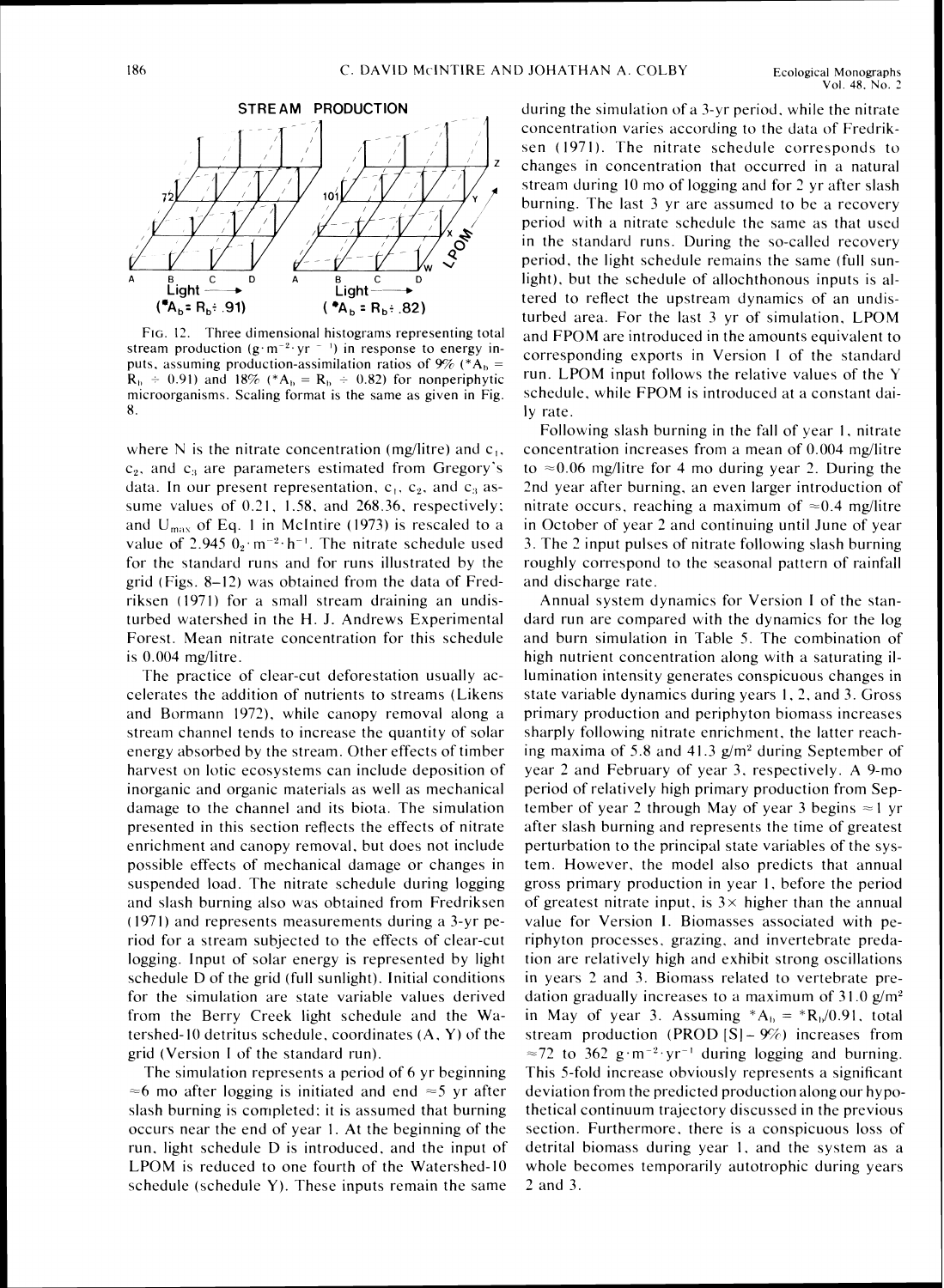TABLE 5. Comparison of the annual dynamics of selected variables for Version I of the standard run with corresponding dynamics for the log and burn simulation. The acronyms refer to gross primary production (GPP), large particulate organic material (LPOM), fine particulate organic material (FPOM), community respiration (CR), emergence and export (EM & E), periphyton processes (ALGAE), grazing (GRAZE), shredding (SHRED), collecting (COLLECT), invertebrate predation  $(I-PRED)$ , vertebrate predation  $(V-PRED)$ , and total stream production assuming production assimilation efficiencies of 9% and 18% for heterotrophic microorganisms, PROD (S) – 9% and PROD (S) – 18%, respectively. Mean biomass is expressed as  $g/m^2$  and all other variables (except GPP/CR) as  $g \cdot m^{-2} \cdot yr^{-1}$ 

| Variables            | Standard             | Log and burn simulation |          |                      |        |        |        |
|----------------------|----------------------|-------------------------|----------|----------------------|--------|--------|--------|
|                      | Run<br>Version 1     | Year 1                  | Year 2   | Year 3               | Year 4 | Year 5 | Year 6 |
| Inputs:              |                      |                         |          |                      |        |        |        |
| GPP                  | 71.1                 | 219.5                   | 599.4    | 567.0                | 186.7  | 186.5  | 187.1  |
| <b>LPOM</b>          | 480.8                | 126.1                   | 123.9    | 125.7                | 79.5   | 80.1   | 80.1   |
| <b>FPOM</b>          | $\sim$ $\sim$ $\sim$ | $\sim$ $\sim$           | $\cdots$ | $\sim$ $\sim$ $\sim$ | 79.9   | 79.9   | 79.9   |
| Losses:              |                      |                         |          |                      |        |        |        |
| CR.                  | 374.7                | 329.2                   | 477.3    | 430.4                | 249.3  | 245.9  | 245.5  |
| EM & E               | 178.6                | 152.3                   | 212.5    | 297.9                | 106.5  | 101.3  | 101.7  |
| GPP/CR               | 0.19                 | 0.67                    | 1.26     | 1.32                 | 0.75   | 0.76   | 0.76   |
| Biomass change       | $-1.4$               | $-135.9$                | $+33.5$  | $-35.7$              | $-9.7$ | $-0.7$ | $-0.1$ |
| Mean biomass:        |                      |                         |          |                      |        |        |        |
| ALGAE                | 0.94                 | 1.26                    | 2.12     | 4.59                 | 1.15   | 1.15   | 1.15   |
| <b>GRAZE</b>         | 1.08                 | 3.17                    | 10.33    | 5.54                 | 2.89   | 2.82   | 2.80   |
| <b>SHRED</b>         | 1.23                 | 0.81                    | 0.33     | 0.34                 | 0.30   | 0.27   | 0.26   |
| <b>COLLECT</b>       | 2.57                 | 2.09                    | 0.55     | 0.43                 | 0.69   | 0.83   | 0.76   |
| <b>I-PRED</b>        | 0.41                 | 0.84                    | 1.59     | 2.68                 | 0.59   | 1.04   | 1.20   |
| <b>V-PRED</b>        | 6.03                 | 8.32                    | 9.62     | 21.19                | 8.41   | 4.42   | 3.70   |
| Consumer production: |                      |                         |          |                      |        |        |        |
| <b>GRAZE</b>         | 3.40                 | 23.73                   | 61.51    | 69.08                | 13.87  | 15.85  | 16.44  |
| <b>SHRED</b>         | 6.36                 | 2.83                    | 1.52     | 1.85                 | 0.81   | 0.89   | 0.92   |
| <b>COLLECT</b>       | 12.05                | 9.96                    | 2.64     | 2.08                 | 3.11   | 3.81   | 3.50   |
| <b>I-PRED</b>        | 0.84                 | 3.89                    | 9.30     | 17.00                | 1.30   | 2.38   | 2.40   |
| <b>V-PRED</b>        | 5.48                 | 11.17                   | 15.61    | 18.03                | 1.29   | 2.78   | 3.04   |
| $PROD(S) - 9\%$      | 72.45                | 140.38                  | 358.98   | 361.76               | 103.63 | 108.86 | 109.54 |
| $PROD(S) - 18\%$     | 100.74               | 158.12                  | 381.65   | 383.23               | 118.50 | 123.50 | 124.42 |

After nutrient enrichment is terminated, the system requires  $\approx$  2 yr to assume new steady-state dynamics. However, the new steady-state dynamics are different than the corresponding dynamics of Version I (Table 5), as the new energy inputs are full sunlight and one third the Y schedule of allochthonous material. These inputs are similar to expected inputs for a stream section flowing through a meadow. The annual rate of gross primary production for year 6 is only  $\approx 30\%$  of that during the period of maximum perturbation, but is still  $\approx$  2.6  $\times$  greater than the annual rate for Version I. During the recovery period, the system again becomes heterotrophic, but GPP/CR at the new steady state (0.76) is  $4 \times$  greater than that for Version I (0.19). Immediately after enrichment (year 4), biomass for vertebrate predation begins to decrease, and by year 6 it is only  $\approx 60\%$  of the mean biomass in Version I. Total stream production also decreases during the recovery years, but the new steady-state value for PROD(S) – 9% in year 6 is  $\approx$ 110 g·m<sup>-2</sup>·yr<sup>-1</sup>, 51% higher than that for Version I.

In summary, the principal effects of logging and burning predicted by the model include: (1) an increase in the rate gross primary production; (2) an increase in the rate of production for the entire ecosystem;  $(3)$ an increase in stream autotrophy; (4) a temporary increase in biomass associated with vertebrate predation followed by a decline to a biomass lower than that exhibited before perturbation; (5) an increase in biomasses related to processes of grazing and invertebrate predation; and (6) a decrease in biomasses for shredding and collecting. Whether or not vertebrate predator biomass will eventually decrease in a natural stream to the relatively low level predicted by the model is uncertain. One field study concerned with the effect of logging practices on fish populations (Aho 1976) reported a significant increase in production after clear-cut logging, an increase that roughly corresponds to model behavior during years 1 through 3. However, long-term follow-up studies after logging and burning have not been reported in the literature. In the model, biomass for vertebrate predation at the new steady state after logging is related to the competitive interaction with invertebrate predation, and this interaction can be adjusted by the  $b_4$  parameter (Eqs. 29 and 30). In the real world, the interaction obviously depends on the genetic information in the system, a property that can be investigated with the model by examining effects of parameter changes and possibly, alternative model structures. Actually, biomass associated with predation as a total process is only slightly less in year 6 than in Version I, and if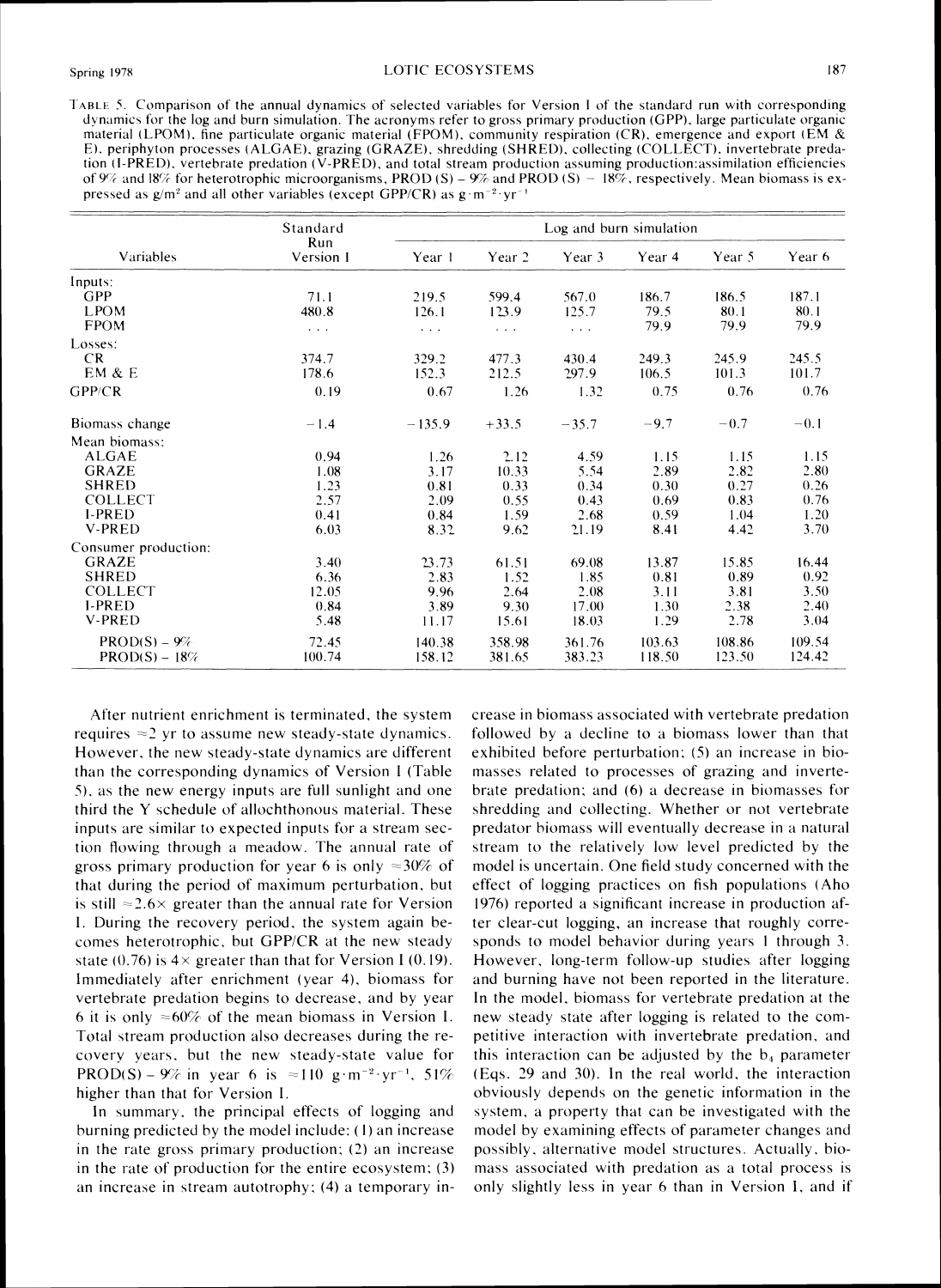invertebrate predation is eliminated, production associated with vertebrate predation is 15% higher in year 6 than in Version I.

#### **DISCUSSION**

We have used output from the stream model to illustrate one way of viewing lotic ecosystems at different levels of organization. Whether or not such theoretical constructs as herbivory, detritivory, primary consumption, and predation provide a significant contribution to the theory of lotic ecosystems is uncertain without debate and further consideration of alternative concepts. In particular, we have found some of our colleagues uncomfortable with the concept of herbivory as a total process, while the process of detritivory was intuitively more acceptable. Yet, at this level of resolution, these processes are analogous, the only important difference being related to whether the energy resource is generated within the system (autochthonous production) or outside the system (allochthonous input). Notwithstanding such difficulties, output from the stream model indicates that some kind of hierarchical structure can provide a valuable theoretical basis for generation and testing hypotheses in ecosystem research.

Examples of hypotheses generated by the stream model in its present form include:

- I) The annual rate of production per unit area for the entire lotic ecosystem does not change appreciably along the continuum from small, headwater streams to larger rivers.
- 2) In shaded sections of lotic systems receiving high LPOM inputs, the process of grazing is limited primarily by food resources, whereas shredding and collecting are regulated by export or emergence patterns and predation; the process of predation is food-resource limited under these conditions.
- 3) If a process is limited by food resources, its annual production tends to increase as pressure from predation increases, whereas the mean biomass associated with the process may change very little or actually decrease.
- 4) If a process is regulated primarily by predation and export or emergence, an increase in pressure from predation tends to decrease both annual production and mean biomass.
- 5) Periphyton biomass is a poor predictor of both primary production and the ability of a stream ecosystem to support grazing.
- 6) If macroconsumers are removed from a stream section, microbial activity will process most allochthonous inputs, and the rate of detrital export will not exhibit a large increase.

Much of the benefit that comes with ecosystem modeling unfortunately cannot easily be put into publishable form. In our experience, the stream model stimulated new kinds of questions that, while fundamental to the understanding of system dynamics, were completely obscured before modeling by preoccupation with detail. The model also provided a conceptual basis for specialists to relate their knowledge to the dynamics of the entire ecosystem, a benefit that was derived long before the model was programmed on a computer. Another important benefit was, paradoxically, the occasional failure of the model to generate output even remotely related to reality. These failures, in the absence of programming errors, represented explicit expressions of our lack of understanding of natural streams. Bizarre model behavior therefore forced us to consider alternative parameters and model forms, as such monuments to ignorance were difficult to ignore or rationalize.

The stream model provided the stimulus that led to a mathematical expression for total stream production (Eq. 42). Even if this expression eventually is replaced by something more useful, the model will have accomplished our purpose by suggesting that the concept of production at the ecosystem level be clarified and put into explicit form. Moreover, the need for reliable field measurements of microbial production is reemphasized by the relative importance of  $^*A_b$  in Eq. 43. In this paper, we have only speculated on the effect of  $(*A<sub>b</sub> - R<sub>b</sub>)$  in relationship to total stream production. If our general model form is adopted as a conceptual framework for field research, this expression must be included in production equations representing processes of detritivory and primary consumption to complete the theoretical production dynamics of our hierarchical structure.

The change in genetic information in a system with perturbation is a serious problem associated with process modeling. What are the constraints within which input variables must remain in order to induce realistic behavior with a given model structure? In other words, at what point does model structure break down and no longer provide adequate representation? In its present form, the stream model provides reasonable representation, relative to our objectives, of processes in small, undisturbed and some disturbed streams without vascular hydrophytes. However, we attempted to simulate the dynamics of processes in the outdoor artificial streams located on the Weyerhaeuser Company's tree farm (near Couger, Washington) and ran into difficulties. In these systems, temperature and flow are constant, periphyton biomasses are relatively high, the process of grazing is not (apparently) food limited, and processes of shredding and vertebrate predation are absent. Adequate representation was obtained only after the inclusion of a "self-crowding," density-dependent function for grazing, whose biological basis was uncertain. This experience emphasized the importance of considering alternative model forms as well as different sets of parameters.

In conclusion, it should be emphasized that we did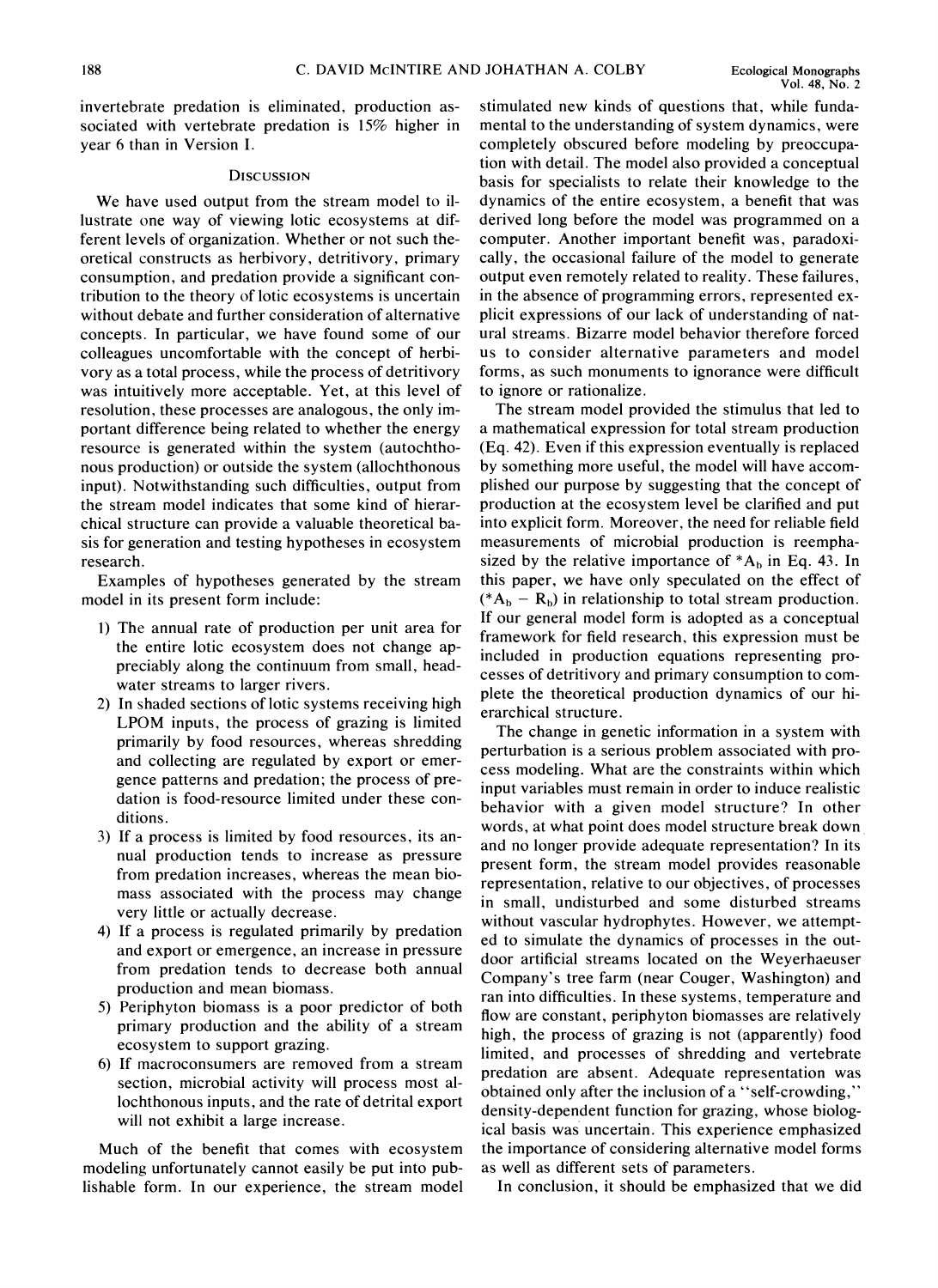not develop the stream model to optimize the prediction of process dynamics in a particular stream. Instead, we preferred to use the model to help understand fundamental dynamic interrelationships and dependencies among biological processes in lotic ecosystems. From our perspective, the hierarchial model, at least to some degree, has served this purpose, and to this extent, it provided us with more than just a fascinating academic exercise.

#### **ACKNOWLEDGMENTS**

The authors gratefully acknowledge the contributions of an interdisciplinary group of stream ecologists representing Oregon State University, Idaho State University, Michigan State University, Pacific Northwest Laboratory, and the Stroud Water Research Center. Among this group, we are particularly indebted to J. R. Sedell, F. J. Triska, J. D. Hall, N. H. Anderson, E. Grafius, S. V. Gregory, K. W. Cummins, R. H. Boling, G. W. Minshall, G. W. Fowler, J. H. Wlosinski, C. E. Cushing, R. L. Vannote, and T. Bott for their unselfish willingness to share ideas and unpublished data. Very special thanks are due W. S. Overton for providing the theory upon which the stream model was based and for his leadership in the development of FLEX 2, a general model processor available at Oregon State University. We also gratefully acknowledge the constructive criticisms of the manuscript by J. R. Webster, Department of Biology, Virginia Polytechnic Institute and State University, and D. E. Busch, Department of Botany and Plant Pathology, Oregon State University. It must be emphasized that we assume full responsibility for the interpretation of the inputs from these individuals

The work reported in this paper was supported by National Science Foundation Grant No. DEB 74-20744 A02 to the Coniferous Forest Biome, Ecosystem Analysis Studies. Some of the senior author's time was supported by N.S.F. Grant No. DES 72-01402. This is contribution No. 273 from the Coniferous Forest Biome.

#### **LITERATURE CITED**

- Aho, R. S. 1976. A population study of the cutthroat trout in an unshaded and shaded section of stream. Master's thesis. Oregon State University, Corvallis, Oregon, USA.
- Anderson, N. H. 1972. Estimates of food consumption by periphyton grazing caddisflies. College of Forest Resources, Coniferous Forest Biome Annual Progress Report. University of Washington. Seattle, Washington. **USA**

and J. L. Wold. 1972. Emergence trap collections of Trichoptera from an Oregon stream. Canadian Entomologist 104:189-201.

- Birch, L. C. 1948. The intrinsic rate of natural increase of an insect population. Journal of Animal Ecology 17:15–26.
- Boling, R. H., E. D. Goodman, J. A. Van Sickle, J. O. Zimmer, K. W. Cummins, R. C. Petersen, and S. R. Reice. 1975. Toward a model of detritus processing in a woodland stream. Ecology 56:141-151.
- Brocksen, R. W., G. E. Davis, and C. E. Warren. 1968. Competition, food consumption, and production of sculpins and trout in laboratory stream communities. Journal of Wildlife Management 32:51-75.
- Chapman, D. W. 1968. Production in fish populations. Pages 3-29 in S. D. Gerking, editor. The biological basis of freshwater fish production. Blackwell Scientific Publishers, Oxford. England.
- Cummins, K. W. 1974. Structure and function of stream ecosystems. Bioscience 24:631-641.

-.  $1975a$ . Macroinvertebrates. Pages  $170-198$  in B. A. Whitton, editor. River ecology. Blackwell Scientific Publishers, Oxford, England.

- 1975b. The ecology of running waters: theory and practice. Pages 277-293 in Heidelberg University Press, compiler. Proceedings of the Sandusky River Basin Symposium. International Reference Group on Great Lakes Pollution from Land Use Activities, Heidelberg College, Tiffen Ohio USA
- -, R. C. Petersen, F. O. Howard, J. C. Wuycheck, and V. I. Holt. 1973. The utilization of leaf litter by stream detritivores. Ecology 54:336-345.
- Fredriksen, R. L. 1971. Comparative chemical water quality: natural and disturbed streams following logging and slash burning. Pages 125–137 in J. T. Krygier and J. D. Hall, editors. A symposium: forest land uses and stream environment. Forest Extension, Oregon State University, Corvallis, Oregon, USA.
- Grafius, E. J. 1974. The conversion of allochthonous material by stream detritivores. Master's thesis. Oregon State University, Corvallis, Oregon, USA.
- . 1977. Bioenergetics and strategies of some Trichoptera in processing and utilizing allochthonous materials. Doctoral thesis. Oregon State University, Corvallis, Oregon. USA.
- Gregory, S. V. 1972. Consumption of <sup>32</sup>P-labeled periphyton by caddisfly larvae. College of Forest Resources, Coniferous Forest Biome Internal Report 96. University of Washington, Seattle, Washington, USA.
- Hutchinson, G. E. 1957. A treatise on limnology. Volume 1. Geography, physics, and chemistry. John Wiley and Sons, New York, New York, USA.
- Hynes, H. B. N. 1970. The ecology of running waters. University of Toronto Press, Toronto, Canada.
- Ivlev, V. S. 1945. Biologiheckaga produktivnost nodoemov. Uspekhi Sovremennoi Biologii 19:98-120. (Translated by W. E. Ricker, 1966. The biological productivity of waters. Journal of the Fisheries Research Board of Canada  $23:1727 - 1759$ .
- Jones, J. G. 1975. Heterotrophic micro-organisms and their activity. Pages 141-154 in B. A. Whitton, editor. River ecology. Blackwell Scientific Publishers, Oxford, England.
- Klir, G. J. 1969. An approach to general systems theory. Van Nostrand-Reinhold, Princeton, New Jersey, USA.
- Krohn, D. C. 1968. Production of the reticulate sculpin (Cottus perplexus) and its predation on salmon fry in three Oregon streams. Master's thesis. Oregon State University, Corvallis, Oregon, USA.
- Lawton, J. H. 1971. Ecological energetic studies on larvae of the damselfly *Pyrrhosoma nymphylla* (Sulz.) (Odonata: Zygoptera). Journal of Animal Ecology 40:385-423.
- Leopold, L., M. G. Wolman, and J. P. Miller. 1964. Fluvial processes in geomorphology. W. H. Freeman, San Francisco. California. USA.
- Likens, G. E., and F. H. Bormann. 1972. Nutrient cycling in ecosystems. Pages 25–67 in J. A. Wiens, editor. Ecosystem structure and function. Oregon State University Press, Corvallis, Oregon, USA.
- Lyford, J. H., and S. V. Gregory. 1975. The dynamics and structure of periphyton communities in three Cascade Mountain streams. Verhandlungen des Internationalen Vereins Limnologie 19:1610-1616.
- MacKay, R. J. 1972. The life history and ecology of Pycnopsyche gentilis (McLachlan), P. luculenta (Betten), and P. scabripennis (Rambur), (Trichoptera: Limnephilidae) in West Creek, Mount St. Hilarie, Quebec. Doctoral thesis. McGill University, Montreal, Canada.
- McDiffett, W. F. 1970. The transformation of energy by the stream detritivore, Pteronarcys scotti (Plecoptera). Ecology 51:975-988.
- McIntire, C. D. 1968a. Structural characteristics of benthic